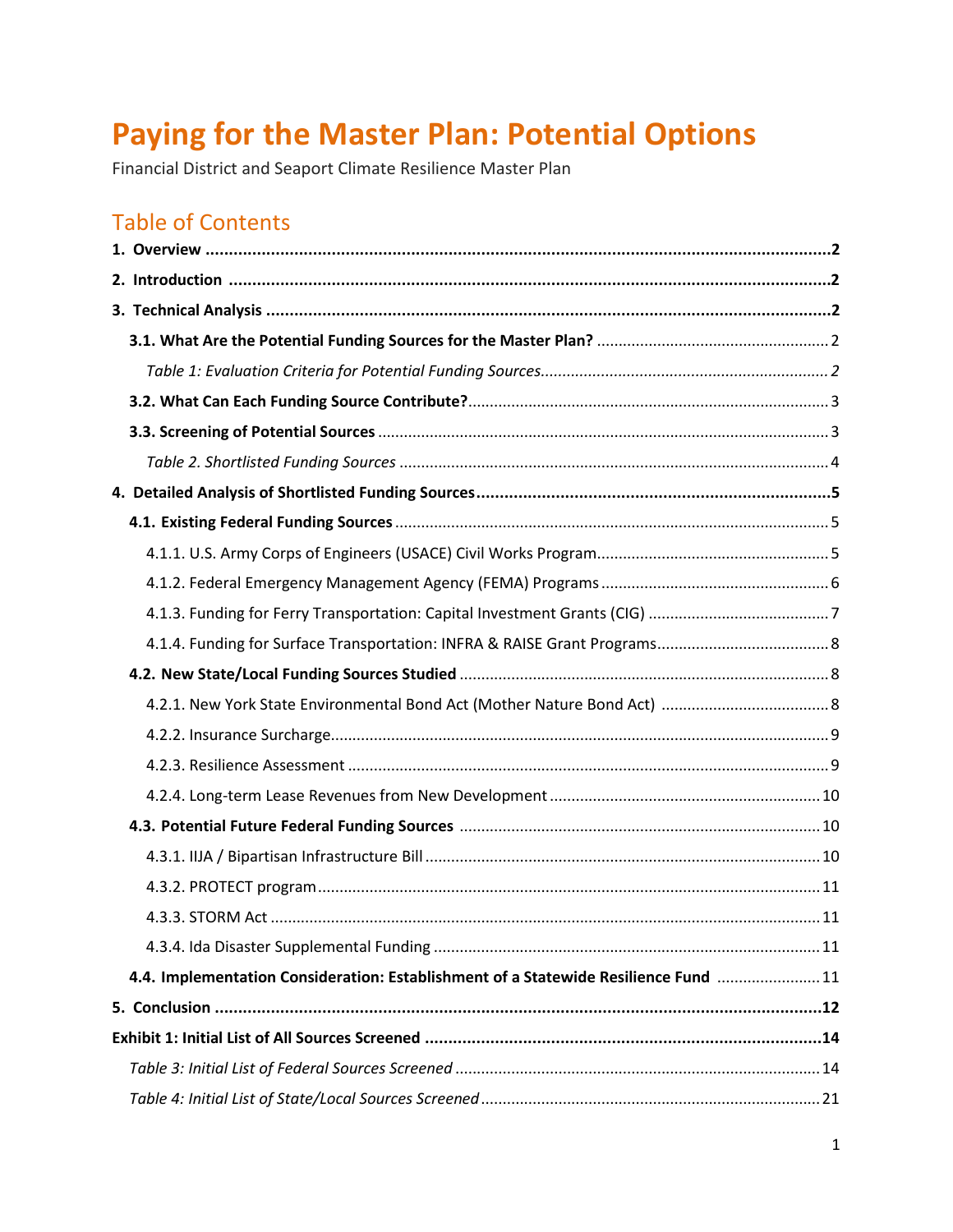# <span id="page-1-0"></span>1. Overview

This appendix supplements the Financial District and Seaport Climate Resilience Master Plan – Chapter 6: Funding and Financing, and provides detail on the initial screening and sizing of potential sources of funds and financing. In particular, this appendix underscores the process by which the project team screened, analyzed, and selected the funding sources summarized on page 172 of the report.

# <span id="page-1-1"></span>2. Introduction

Implementing this master plan to protect Lower Manhattan will require significant funding to pay for both the upfront capital cost of construction and the ongoing cost of operations and maintenance (O&M). **A combination of multiple funding sources will be needed, including potential new funding approaches and substantial investment of public funds.**

The project team estimated that the capital costs for construction will range from approximately five to seven b[i](#page-11-1)llion dollars.<sup>i</sup> The flood defense infrastructure as well as new public amenities, such as increased open space and promenades, will also have new O&M requirements and costs.<sup>[ii](#page-11-2)</sup>

The magnitude of the master plan calls for a funding strategy that considers a broad mix of local, state, and federal sources. While the City can contribute capital and expense funding, the project team analyzed funding strategies that would limit the need for direct contribution from the City's general fund and identified funding sources that could make a sizable contribution to the capital and/or O&M costs. The City is actively advocating for new federal funding to support resilience projects across New York City and will continue to explore and pursue additional sources of funding.

# <span id="page-1-2"></span>3. Technical Analysis

# <span id="page-1-3"></span>**3.1. What Are the Potential Funding Sources for the Master Plan?**

The project team undertook a four-step process, detailed below, to analyze and identify potential funding sources.

- 1. Broad survey of potential funding sources
- 2. Screening of potential sources
- 3. Shortlist of sources for additional analysis and community outreach
- 4. Refinement of analysis

The first step was a broad survey of potential funding sources based on national and international precedents for projects of a similar type and scale. This informed a set of key evaluation criteria (see *[Table 1](#page-1-4)*) that provided a framework for screening potential funding sources.

| Category    | <b>Criterion</b> | <b>Questions for Evaluation</b>                                                 |
|-------------|------------------|---------------------------------------------------------------------------------|
|             | Viability        | How likely is the City to receive funding from this source if it is pursued?    |
| Financial   | Size             | Is the amount of funds sufficiently large to justify the associated effort?     |
| Feasibility | Timing           | Would the funds be available when needed?                                       |
|             | Predictability*  | Are funding streams from this source likely to be stable or volatile over time? |

<span id="page-1-4"></span>*Table* 1*: Evaluation Criteria for Potential Funding Sources*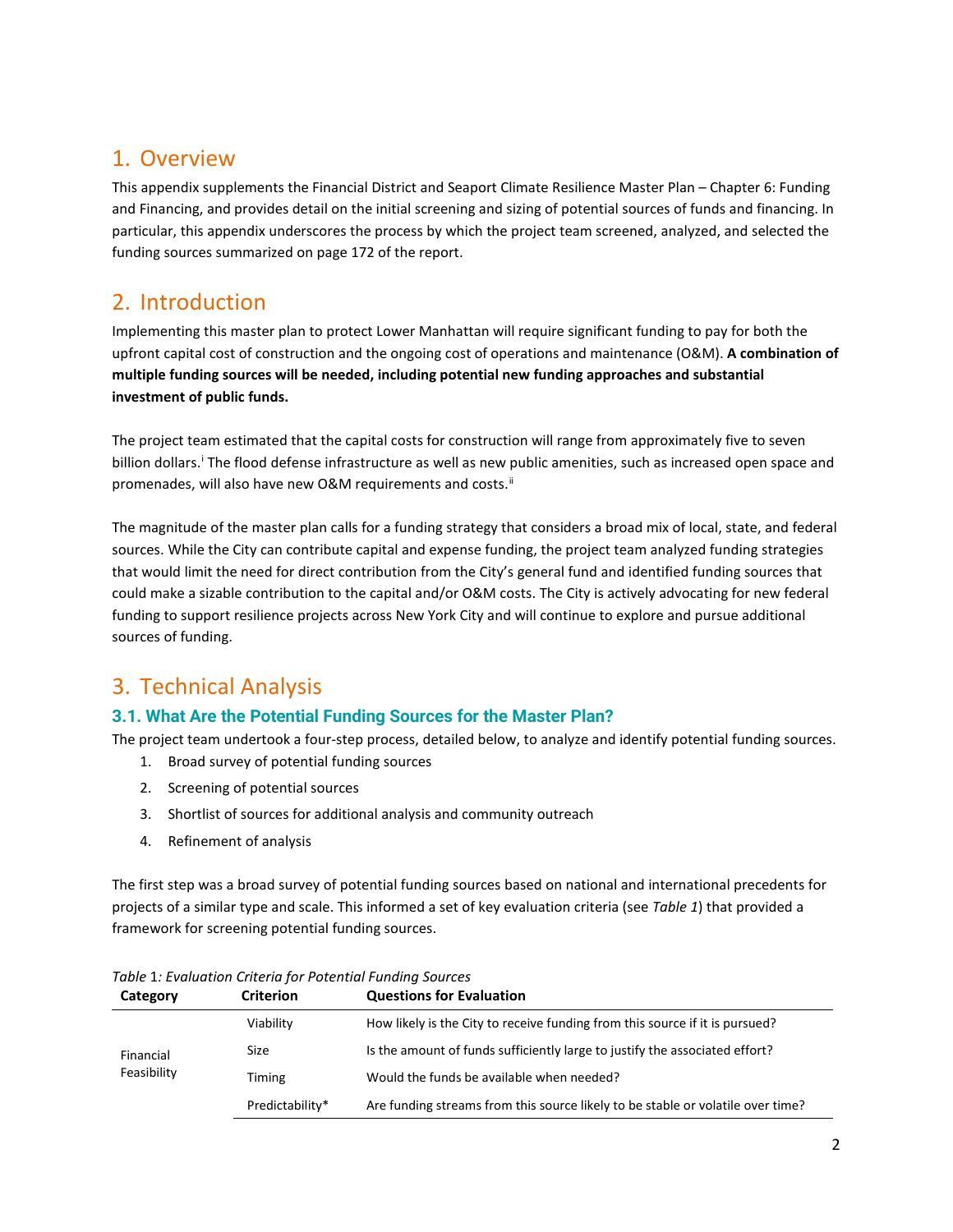| Implementation | Legal                | Does this source require new processes and/or legislation to establish?                               |
|----------------|----------------------|-------------------------------------------------------------------------------------------------------|
| Feasibility    | Other                | Will this source be difficult to implement for additional technical or<br>administrative reasons?     |
| Equity*        | <b>Fairness</b>      | Does this source avoid placing disproportionate burden on low-income or<br>disadvantaged populations? |
|                | <b>Project Nexus</b> | Is there alignment between those who benefit and those who bear the costs?                            |

\* Predictability and equity are not criteria for evaluating federal grant sources which are dictated by policies and program guidelines, and do not require a payback that may create a cost burden.

\*For federal grant sources only, equity and predictability are not included in the evaluation that follows because the applicability of sources is dictated by federal policy and program guidelines. Federal grants do not create a cost burden on any particular population because they do not require a payback. Also, how federal guidelines and sources may change in the future is not able to be predicted –the goal is to maximize federal grant participation for resilience project citywide.

Based on the screening exercise, the project team created a shortlist of the most viable funding sources for further analysis (see *[Table 2](#page-2-2)*) and conducted outreach, which included meetings, workshops, and a panel discussion with community members, as well as thought leaders to solicit feedback. The final part of the process was refining the analysis by testing preliminary scenarios to understand the amount each source could potentially contribute to the proposed master plan.

#### <span id="page-2-0"></span>**3.2. What Can Each Funding Source Contribute?**

Given the scale of the proposed master plan and the investment needed, a broad mix of funding sources will likely be required, each presenting its own opportunities and challenges. For example, state and federal grants may only be applicable to specific elements of the project, such as flood protection or transportation facilities, and some sources can only be used to pay for capital costs, not ongoing O&M costs.

Furthermore, different funding sources may become available at different times. For example, federal grants will not be immediately available due to the extensive requirements of application processes, which generally necessitate design at the schematic level to perform the required benefit-cost analyses. Similarly, potential new funding sources, such as a resilience assessment, would require legislative action prior to implementation. Where there is a mismatch between when funds are available and when the relevant costs will be incurred, the City may also consider financing a portion of the project based on future streams of revenue. For example, where a funding source provides an annual revenue stream over many years, the City or a governance entity could issue bonds against the expected revenue to produce a larger upfront amount that could be used to pay for capital costs. However, issuing bonds would increase the overall project costs due to interest payments and other financing considerations.

#### <span id="page-2-1"></span>**3.3. Screening of Potential Sources**

<span id="page-2-2"></span>The team conducted a broad survey of potential funding sources at federal, state, and local level, and performed an initial screening of the sources using the evaluation criteria discussed above. The list of all the sources screened and the results of the initial screening can be found in **Exhibit 1**, split between potential federal sources in *Table 3*, and potential state and local sources in *Table 4*. The project team shortlisted the most viable funding sources for further analysis; the shortlisted sources are listed in *Table 2* below.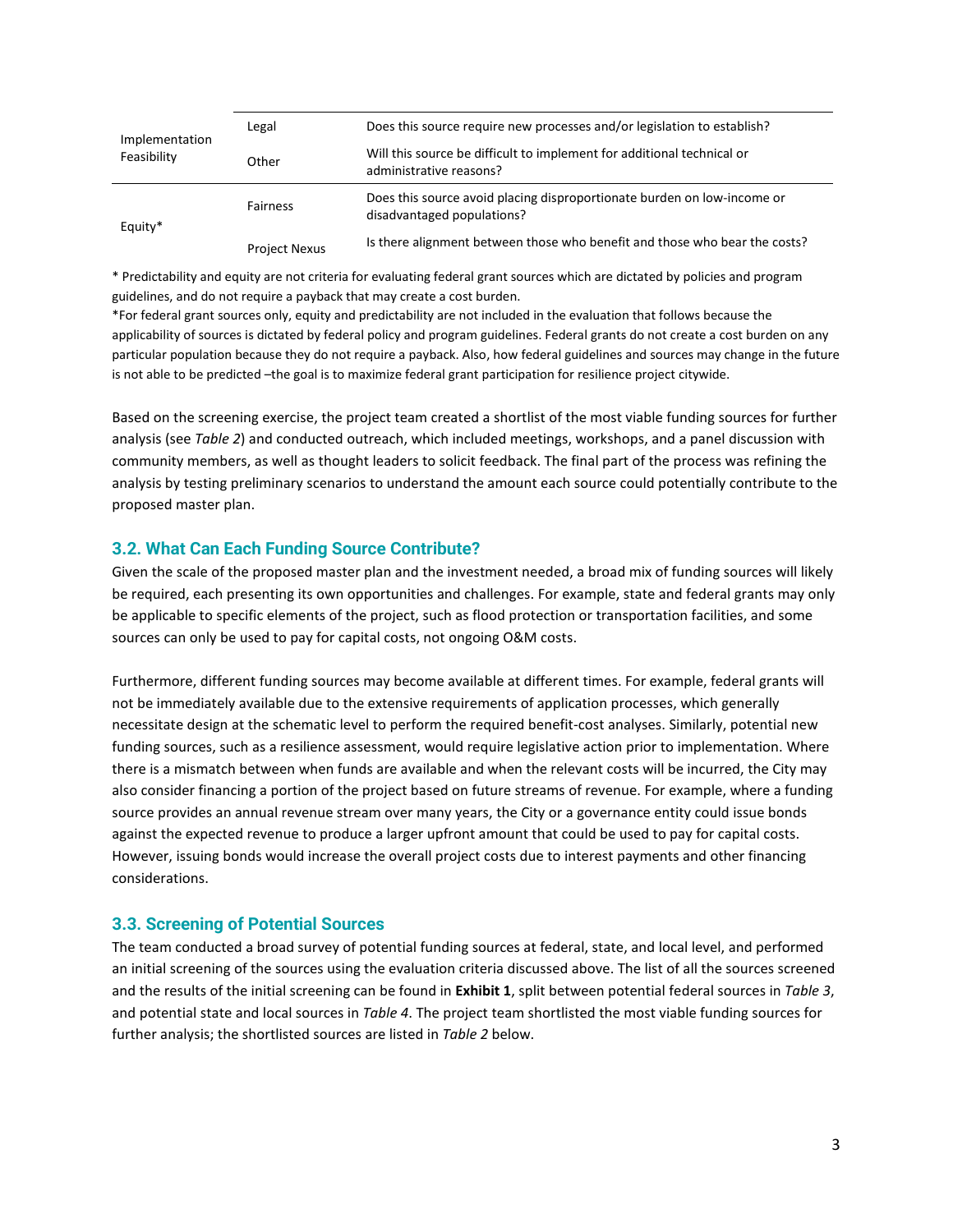### <span id="page-3-0"></span>*Table 2. Shortlisted Funding Sources[iii](#page-11-3)*

| <b>Funding Source</b>           |                                                                                                                                                                 | <b>Opportunities</b>                                                                                                                                                       | <b>Challenges</b>                                                                                                                                                                                                                                                                                             | Potential \$<br>Amount <sup>iv</sup>                                                       | <b>Eligible Costs</b> |
|---------------------------------|-----------------------------------------------------------------------------------------------------------------------------------------------------------------|----------------------------------------------------------------------------------------------------------------------------------------------------------------------------|---------------------------------------------------------------------------------------------------------------------------------------------------------------------------------------------------------------------------------------------------------------------------------------------------------------|--------------------------------------------------------------------------------------------|-----------------------|
|                                 | <b>US Army Corps of</b><br><b>Engineers (USACE) Civil</b><br><b>Works Program</b>                                                                               | Represents one of the largest<br>sources of funding, with<br>potential to fund up to 65% of<br>the flood defense<br>infrastructure.                                        | Requires an extensive<br>process, including<br>congressional approval and<br>appropriations. Will impact<br>local control over design<br>and timing.                                                                                                                                                          | Up to \$3 billion                                                                          | Capital               |
| <b>Existing Funding Sources</b> | <b>Federal Emergency</b><br><b>Management Agency</b><br>(FEMA) Programs                                                                                         | There are several grant<br>programs including the Building<br>Resilient Infrastructure<br>Communities (BRIC) and the<br><b>Hazard Mitigation Grants</b><br>Program (HMGP). | Grants are highly<br>competitive and have<br>funding caps that are small<br>for a project of this scale.                                                                                                                                                                                                      | Typically, up to<br>\$50 million per<br>grant (with some<br>exceptions,<br>including HMGP) | Capital <sup>v</sup>  |
|                                 | <b>Capital Investment</b><br>Grant                                                                                                                              | <b>Federal Transit Administration</b><br>grant program that could fund<br>up to 60 - 80% of eligible<br>transportation costs related to<br>ferry infrastructure.           | Program is highly<br>competitive, with limited<br>precedents for ferry<br>projects.                                                                                                                                                                                                                           | Up to \$200 million                                                                        | Capital               |
|                                 | Infrastructure for<br><b>Rebuilding America</b><br>(INFRA) and Rebuilding<br>American Infrastructure<br>with Sustainability and<br><b>Equity (RAISE) Grants</b> | Long-standing federal surface<br>transportation grant programs,<br>with a new focus in 2021 to<br>address climate risk and<br>environmental justice.                       | Both programs are highly<br>competitive. Funding<br>contributions are limited to<br>transportation work.                                                                                                                                                                                                      | Up to \$160 million                                                                        | Capital               |
|                                 | <b>New York State</b><br><b>Environmental Bond</b><br>Act                                                                                                       | The Bond Act would introduce<br>a potential new source of<br>funding for resilience-focused<br>projects.                                                                   | Pending voter approval in<br>2022.                                                                                                                                                                                                                                                                            | <b>TBD</b>                                                                                 | Capital               |
| Studied                         | <b>Insurance Surcharge</b>                                                                                                                                      | Size of contribution dependent<br>on the insurance surcharge rate<br>and assessed lines of insurance<br>policies.                                                          | A state-level<br>implementation and<br>allocation mechanism<br>needed.                                                                                                                                                                                                                                        | Estimated \$31<br>million annual<br>revenue in 2021<br>dollars                             | Capital or<br>0&M     |
| New Funding Source              | <b>Resilience Assessment</b>                                                                                                                                    | Size of contribution dependent<br>on the resilience assessment<br>structure and the geographic<br>area in which it is applied.                                             | Many Lower Manhattan<br>commercial property<br>owners already pay special<br>assessments to the local<br>business improvement<br>district; need to consider<br>impact on businesses,<br>particularly locally owned<br>small businesses. Requires<br>state legislation to establish<br>and is untested in U.S. | Up to \$30 million<br>annual revenue in<br>2021 dollars                                    | Capital or<br>0&M     |
|                                 | Revenue from new<br>development<br>(residential, office)                                                                                                        | Not included in the master plan<br>due to public feedback, space<br>constraints, and permitting<br>challenges                                                              | Revenue estimates are<br>highly dependent on<br>multiple assumptions,<br>including size and use of<br>buildings, timing, and<br>market demand.                                                                                                                                                                | Variable                                                                                   | Capital or<br>0&M     |

4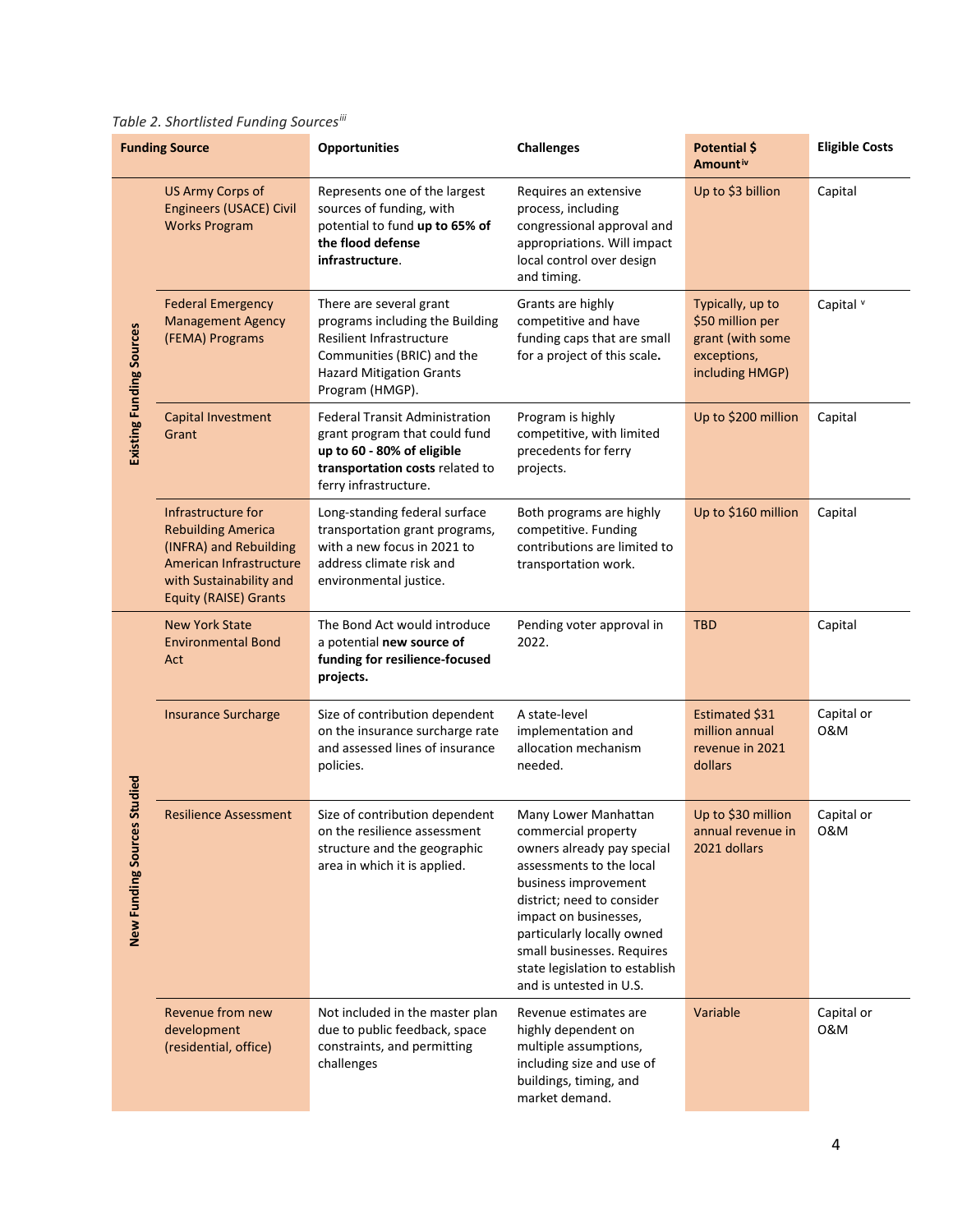Additionally, the project team acknowledges and analyzed – to the extent possible at the time of the report – several future funding sources at the federal level that may contribute to the project:

- Infrastructure Investment and Jobs Act (IIJA, or the Bipartisan Infrastructure Bill)
- Promoting Resilient Operations for Transformative, Efficient, and Cost-saving Transportation (PROTECT) program
- Safeguarding Tomorrow through Ongoing Risk Mitigation Act (STORM Act)
- Ida Disaster Supplemental Funding

The entire financial analysis spanned over two years from late 2019 to late 2021. The information and findings reflect the data available at the time of the analysis.

# <span id="page-4-0"></span>4. Detailed Analysis of Shortlisted Funding Sources

### <span id="page-4-1"></span>**4.1. Existing Federal Funding Sources**

### <span id="page-4-2"></span>4.1.1. U.S. Army Corps of Engineers (USACE) Civil Works Program

**What is it?** USACE partners with local and state governments across the country to plan, design, and build flood protection systems. Their process begins with authorization from the U.S. Congress to conduct a feasibility study of an area. The study examines flood risk and potential risk reduction strategies to identify a recommended project with quantifiable benefits that are greater than the estimated project cost. Funding must be appropriated for both the feasibility study and the project's construction. The maximum federal share for construction is 65% and can be lower if the local sponsor (such as City government) prefers an option that costs more than what is determined to be most cost-effective option. USACE conducts the design and construction of the project, with the local sponsor required to own a property interest in the land necessary for project implementation, ensure this property is free of contamination, and contribute the required cost-share. Once constructed, the local sponsor is responsible for operations and management.

USACE has a current feasibility study that includes the Financial District and Seaport neighborhoods—the NY and NJ Harbor and Tributaries Feasibility Study (HATS). The HATS study identified five initial alternatives for regional coastal flood risk management that include a variety of strategies including shoreline levees and floodwalls as well as storm surge barriers. The study was put on hold under the prior federal administration but was restarted in 2021. A draft feasibility report is expected in Summer 2022, and the final product, Chief of Engineers Report, is expected by June 2024. The project team has coordinated with the USACE team leading the HATS study to share information about existing conditions and the potential strategies explored in our study.

**How would this apply to our project?** The team has researched USACE program requirements and spoken with City departments and other municipalities who are partnering with USACE on projects. Implementation of the Financial District and Seaport project through the USACE process would provide a significant funding source for the project elements that provide direct flood protection, although not costs associated with other goals, such as public access. However, there are several implementation challenges. USACE could implement only a portion of the entire project, such as protection of a specific at-risk asset or facility, or a specific stretch of coastal resiliency measures. Any portion of the project implemented by USACE would need to provide stand-alone flood risk reduction benefits determined to be greater than the cost of the relevant portion of the project.

#### **What are the next steps and other considerations?**

• The City will continue to coordinate with USACE on the HATS study to seek potential opportunities for implementation of elements of this master plan. If elements of the master plan are included in the HATS recommended plan, the next step would be to seek Congressional authorization for funding. Given the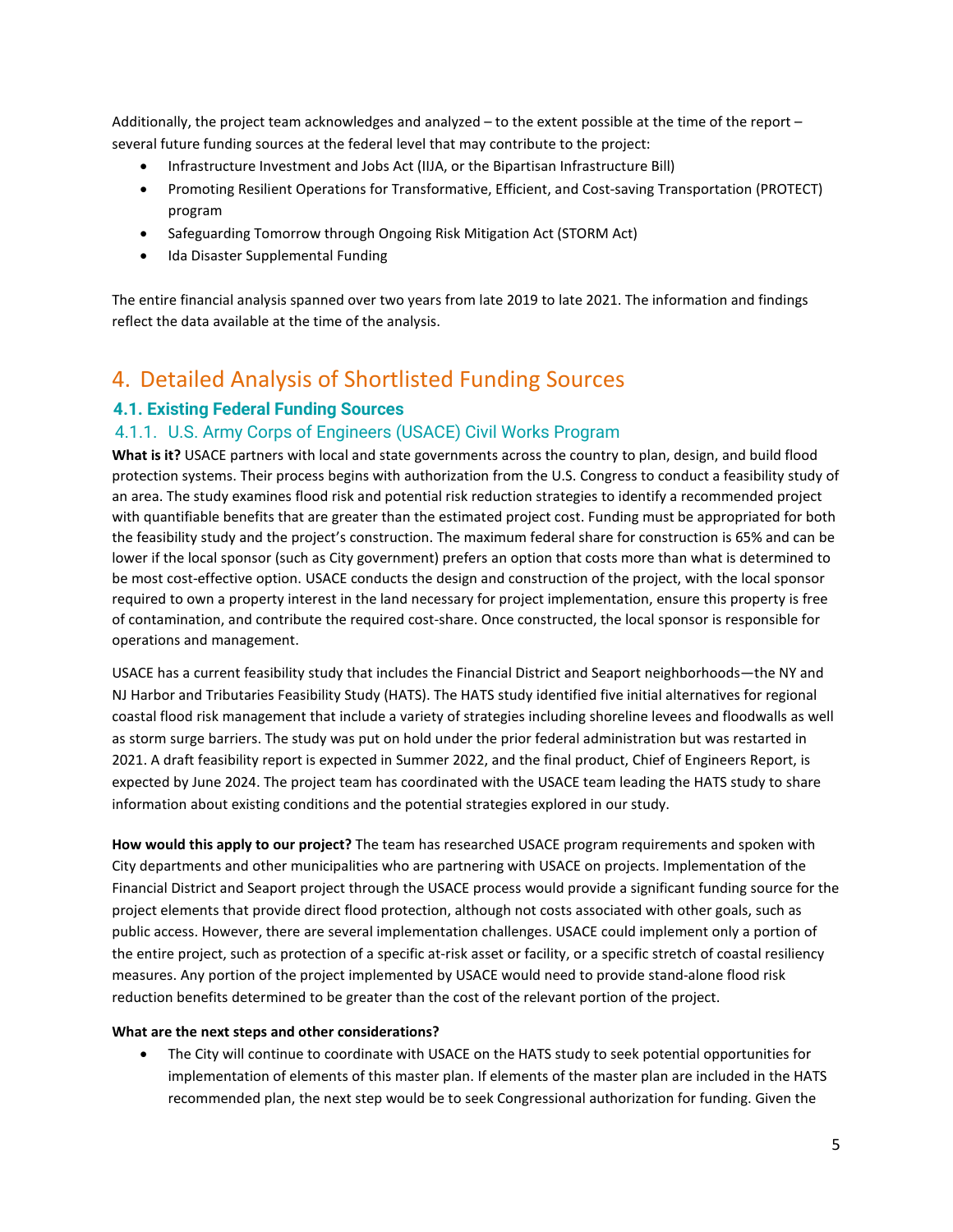expected high costs of the regional strategies, this authorization will be challenging. Another option would be to pursue implementation through a new USACE process, in which case the next step would be to pursue Congressional approval for a new feasibility study, building off the work of the Master Plan. Unlike the HATS study, this new study would be specifically focused on the Seaport and Financial District neighborhoods and be consistent with the City's goals for flood protection and public access in this area. Typically, it takes several years to get Congressional authorization and funding for a feasibility study. The study itself is supposed to take a maximum of 3 years; however, complex studies can take much longer. Following the study completion, it could take over two years to finalize the design and begin construction, and Congressional appropriation for project construction would be needed. Design and construction of such a complex project will take time no matter what, but the involvement of USACE could increase the time required.

- The USACE funding process is uncertain. Funding for construction must be appropriated by Congress over many years and a project of this scale would take many years to complete.
- If the project was designed and built by USACE, the City would have less control over the final design. The City has partnered with USACE to design and build flood protection in other areas of the city (such as the South Shore of Staten Island and the Rockaways) and has encountered challenges in achieving the City's design goals through following the USACE process.
- USACE may not consider all the elements of the proposed design—such as waterfront open space improvements and community amenities—necessary to achieve the project's flood risk reduction mission. As a result, those components may not be incorporated into any portion(s) of the project USACE would implement. The project can include such additional elements in the scope, however, they might be considered as "locally-preferred" elements or "betterments" that would require the City to fund 100% of the cost from other sources.
- Any future adaptation of elements of the master plan constructed by USACE would require their review and approval.
- Despite these challenges, funding through the USACE process represents potentially the largest single source of funding towards the project costs.
- Project construction through USACE would mean that the project would not need to go through the USACE permitting process for Section 10 or Section 404. However, USACE would need to include a Section 404(b)(1) evaluation in the EIS and a Section 401 water quality certification from New York State would be needed.

#### <span id="page-5-0"></span>4.1.2. Federal Emergency Management Agency (FEMA) Programs

**What is it?** FEMA provides grants for a variety of hazard mitigation and resiliency activities, including the planning, design, and construction of flood risk management projects. The most relevant programs for the project are the Building Resilient Infrastructure and Communities (BRIC) Program and the Hazard Mitigation Grant Program (HMGP). BRIC is a competitive grant program that runs on an annual cycle of FEMA issuing a notice of funding, gathering applications from local jurisdictions via states and tribal governments, and issuing award notices. The HMGP funding requires a Presidentially declared disaster for funding to become available. The BRIC program is considered the preeminent "proactive" mitigation program while the HMGP is often times considered the "reactive" mitigation program, as funding only becomes available after a major disaster. The total amount of funding available varies but the project team anticipates that over the next couple of years, the BRIC program will continue to maintain approximately \$1 billion in available funds annually. In July 2021, FEMA announced \$500 million in BRIC grants to be awarded in fiscal year 2020, and in August, FEMA announced \$1.16 billion available for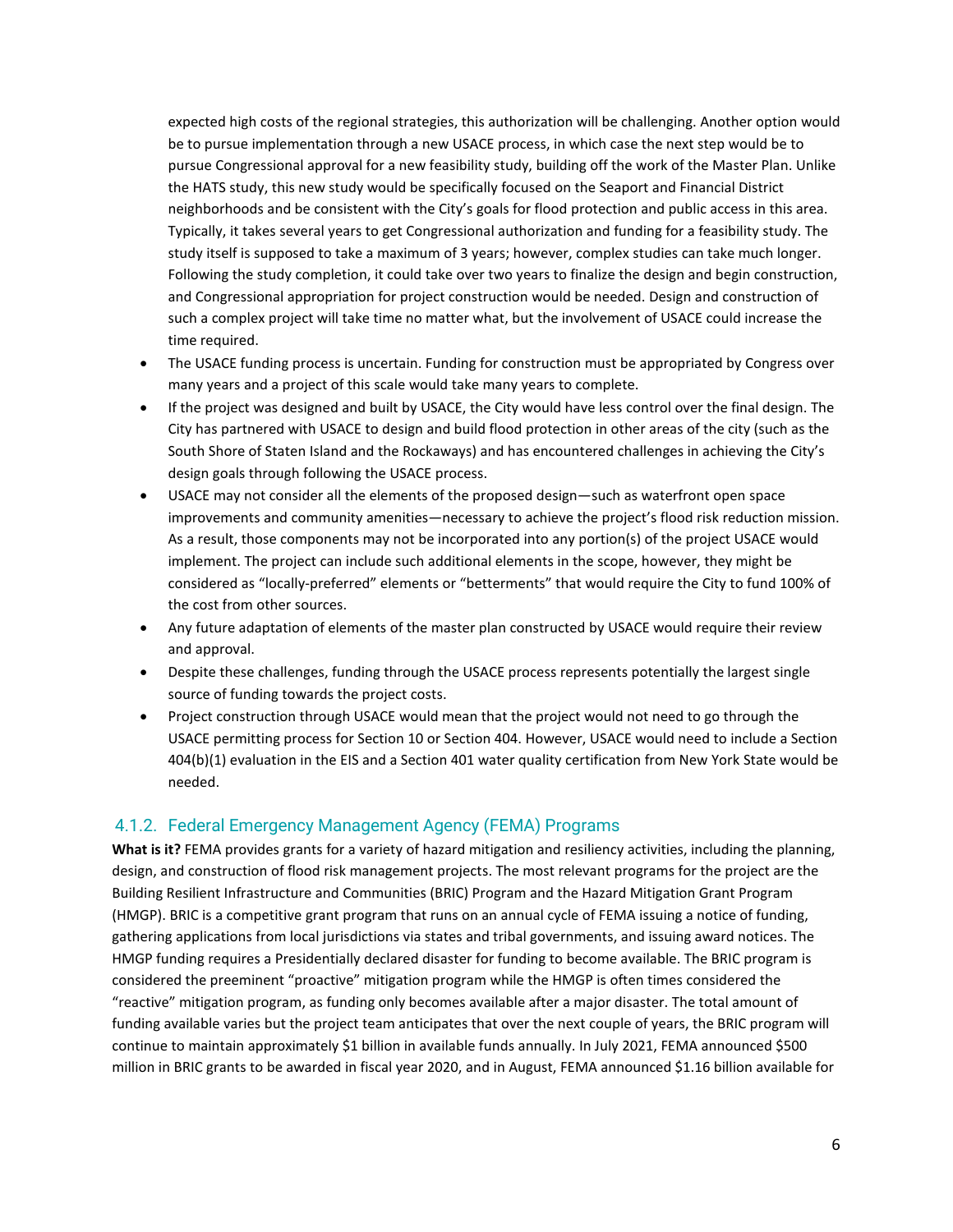allocation in fiscal year 2021 in BRIC in addition to IIJA funding and \$3.5 billion for HMGP due to the COVID-19 pandemic.

**How would this apply to our project?** While they would not cover a significant portion of the project overall costs, FEMA grant programs could cover potential early capital investments to provide near-term flood protection. Separate from the master plan, the City is currently pursuing a BRIC application for an initial investment in the Seaport area to provide interim flood protection.

#### **What are the next steps and other considerations?**

- Applications for either FEMA program would require a benefit-cost analysis to show that the project's benefits exceed its costs.
- HMGP and BRIC grants are generally split 75% federal share and 25% local share to account for the total project costs. BRIC projects are capped at \$50 million per project. HMGP does not have a cap and is solely dependent on the funds available and projects submitted.
- The BRIC program places a \$50M cap on awards to any single project, and BRIC and HMGP require that funded projects have independent utility and have a benefits costs analysis value greater than 1.

#### <span id="page-6-0"></span>4.1.3. Funding for Ferry Transportation: Capital Investment Grants (CIG)

**What is it?** The Capital Investment Grant (CIG) program is administered by the Federal Transit Administration (FTA) to fund "fixed guideway" transit capital investments, for which passenger ferry elements could qualify. CIG follows a discretionary approval process in which the FTA selects and recommends funding recipients and funding share to Congress for approval. The CIG program has a sizable funding pool, though it is often oversubscribed. Since its inception, the program has received approximately \$2.3 billion in funding appropriation each year. For Fiscal Year 2022, the program received \$2.5 billion to fund 17 existing projects and 8 new projects.

**How would this apply to our project?** The CIG program could help cover costs of any ferry expansion that may be included in the final project. New services with a CIG request of \$100 million+ could qualify for the CIG New Starts program, covering up to 60% of eligible costs. Capacity expansion of at least 10% of an at- or near-capacity corridor could qualify for the CIG Core Capacity program, covering up to 80% of eligible costs. Based on program guidelines, recent grant awards and CIG precedents in the region, it would be reasonable to assume a CIG grant would cover no more than 50% of the eligible costs. Based on such assumptions, it is estimated that CIG could contribute up to \$200 million to resiliency elements, which could change based on eligible ferry elements.

#### **What are the next steps and other considerations?**

- Determining an approach to the CIG program based on the project's final scope would be an important first step.
- Limited ferry precedents and potential competition with other regional applications for alternative transit priorities could present challenges to secure CIG funding. Coordination among regional transit projects will therefore be important to understanding competing priorities and coordinating on federal strategy and efforts.
- In addition to federal regulations (e.g., NEPA) and oversight requirements, the program requires a multiyear and multi-phase process from project development and engineering to funding approval. The potential long timeframe and substantial pre-project development work compared to some other programs should be factored in the decision on whether to pursue. It is critical to secure these funds before starting work on the project to avoid a timing mismatch between funding needs and availability.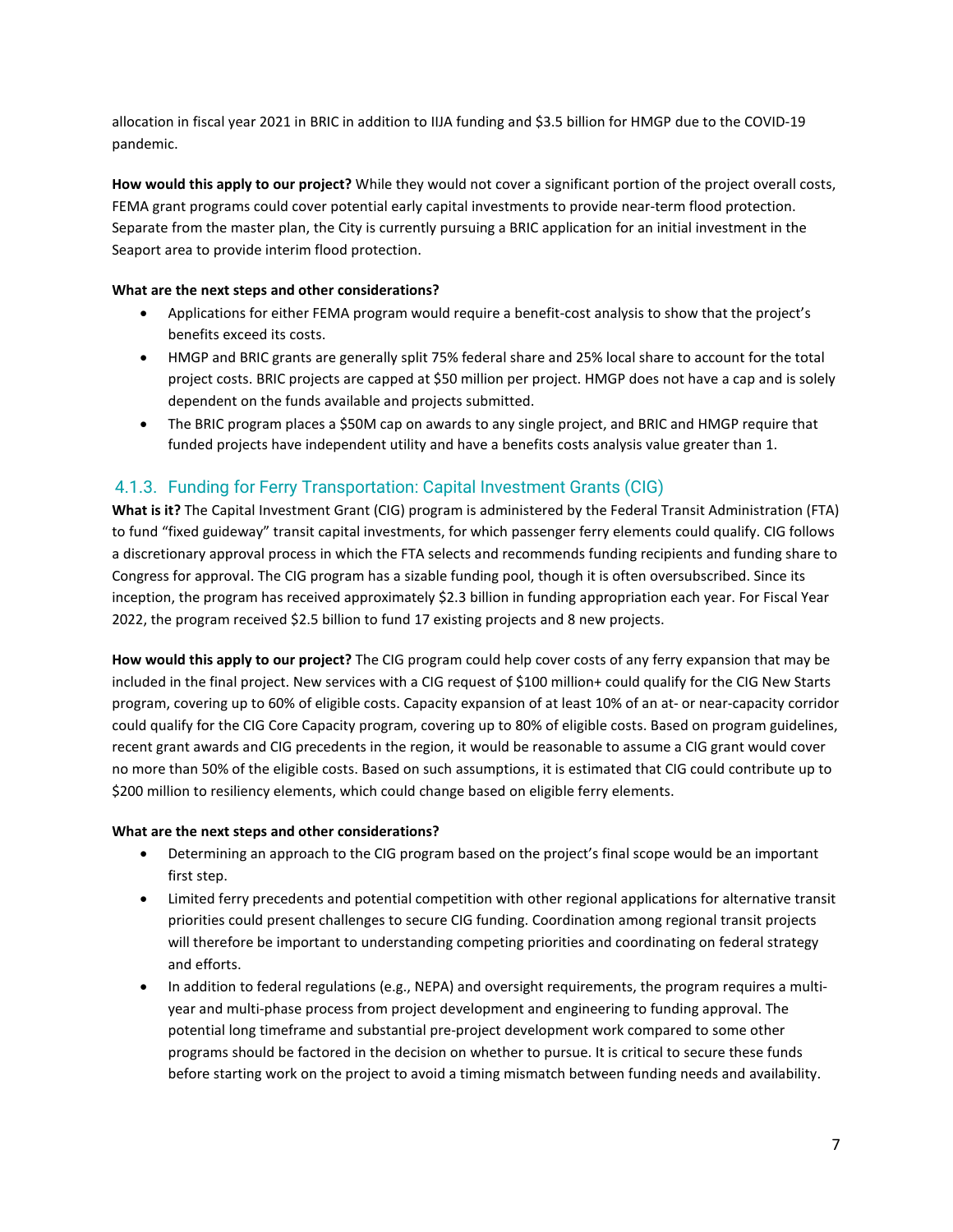## <span id="page-7-0"></span>4.1.4. Funding for Surface Transportation: INFRA & RAISE Grant Programs

**What is it?** The Infrastructure for Rebuilding America (INFRA) grant program is a federal program managed by the US Department of Transportation (USDOT) to provide federal financial assistance to highway and freight projects, with a new focus in 2021 to address climate risk and environmental justice. In Fiscal Year 2021, the total funds available for INFRA grants amounted to \$1 billion.

Similar to the INFRA program, the Rebuilding American Infrastructure with Sustainability and Equity (RAISE) program<sup>[vi](#page-12-1)</sup> funds surface transportation capital projects, including highways, bridges, tunnels, and ferry boats and terminal facilities. In Fiscal Year 2021, the total grant pool is \$1 billion, with a maximum grant size set at \$25 million.

**How would this apply to our project?** Both programs offer funding opportunities for project elements related to FDR Drive viaduct improvements**.** Based on the program guidelines, an INFRA grant could cover up to 60% of eligible transportation costs, and RAISE could cover up to 80% with a maximum grant cap of \$25 million. Based on the current design and cost estimates as well as past awards, it is estimated that INFRA and RAISE combined could contribute as much as \$160 million, which could change based on eligible surface transportation elements.

Both programs are only applicable to transportation and are highly competitive. However, the IIJA introduces \$7.5 billion INFRA funding for projects with significant local or regional effects, including \$3.2 billion of new money. The new funding could alleviate some of the competitive pressure and increase the potential of funding a critical component of the project.

#### **What are the next steps and other considerations?**

- Similar to CIG, given the competitive nature of both INFRA grant and the RAISE grant programs, implementation of either will benefit from engagement with both State and City DOTs to understand competing priorities and coordinate on federal strategy and efforts.
- Eligible uses may be broadened under the new proposed federal regulations and should be monitored.

#### <span id="page-7-1"></span>**4.2. New State/Local Funding Sources Studied**

#### <span id="page-7-2"></span>4.2.1. New York State Environmental Bond Act (Mother Nature Bond Act)

**What is it?** The Environmental Bond Act, formerly known as the Mother Nature Bond Act, is a proposed \$3 billion state-level general obligation bond to combat climate change, reduce flood risk, invest in resilient infrastructure, and revitalize critical fish and wildlife habitats. While specific uses are not yet available, the bond funding would include allocations to resiliency-related initiatives<sup>[vii](#page-12-2)</sup>:

- \$1 billion for restoration and flood risk reduction
- \$550 million for water quality improvement and resilient infrastructure
- \$700 million for climate change mitigation (potentially limited applicability)
- \$550 million for open space conservation and recreation (potentially limited applicability)

**How would this apply to our project?** Although not a funding source at this time, being subject to voter approval, the Bond Act is a potential new funding mechanism for the project given its resiliency focus.

**What are the next steps and other considerations?** The Bond Act was originally proposed and included in the State's FY2020 ballot but removed due to the COVID-19 pandemic. It was included in the State's FY2022 Enacted Budget Bill and will be submitted for State voter approval on the November 2022 ballot. Given it would be a statelevel source, appropriate allocation mechanisms would need to be developed. A statewide resiliency fund could be one option, as discussed in more detail below.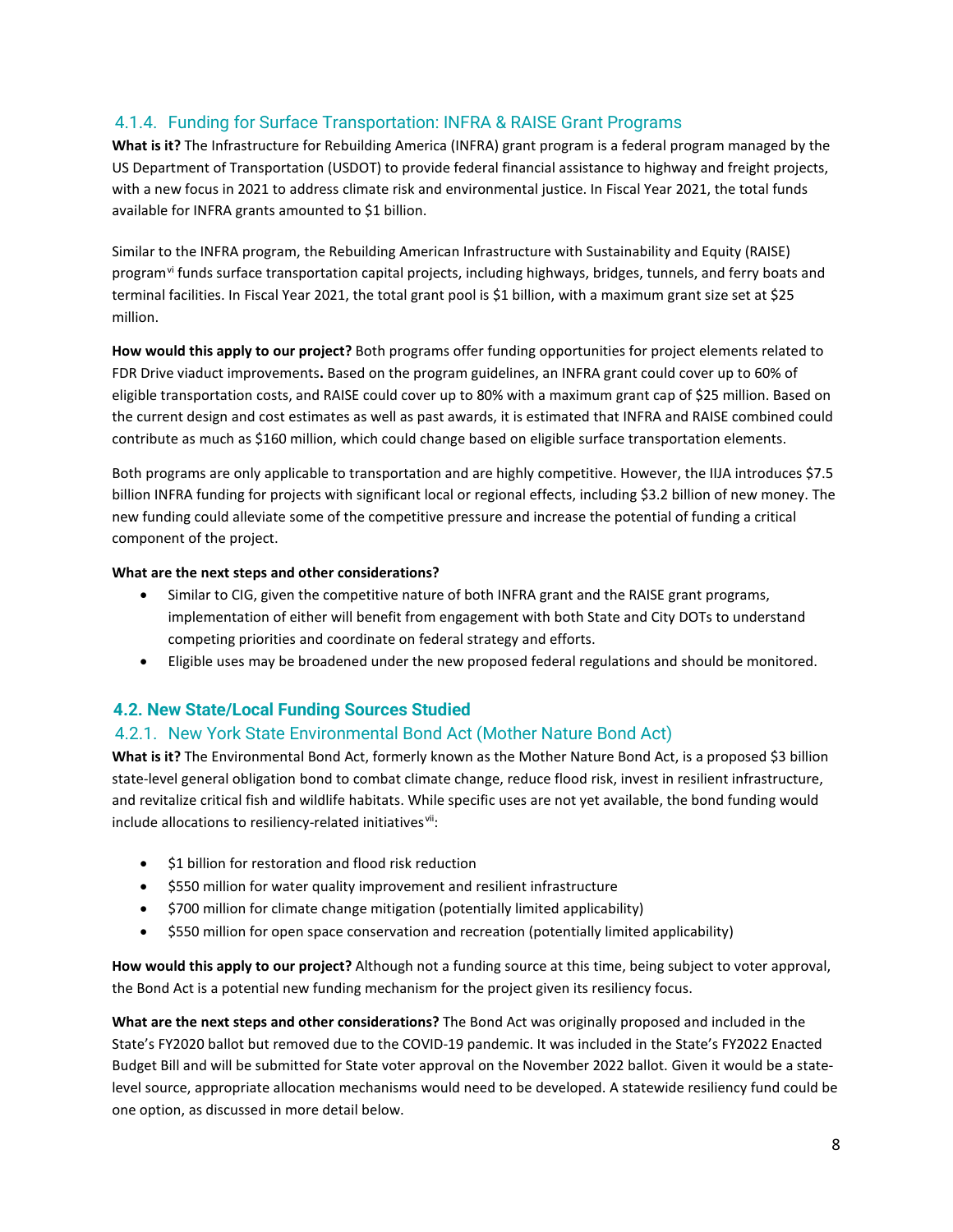### <span id="page-8-0"></span>4.2.2. Insurance Surcharge

**What is it?** An insurance surcharge is a fee assessed on premiums relating to select insurance policy lines (such as property, title, and casualty) calculated as a percentage of the premium. A surcharge on insurance premiums could create a dedicated revenue source to raise funds for resiliency projects and may be naturally progressive as the surcharge amount is tied to the value of the insured property or covered policy holder. Similar insurance surcharge funding mechanisms have been used by the California Earthquake Authority to fund building retrofits that reduce earthquake risk exposure and by the State of Florida's Hurricane Catastrophe Fund to fund any gaps in coverage for hurricane-related claims during emergency events.

**How would this apply to our project?** Based on research and discussions with advocacy groups and industry experts, a surcharge would likely be structured as a pass-through to consumers and collected on a statewide basis from a regulatory perspective. The surcharge would be applied to insurance lines with relevance to flood protection and resiliency. The project team tested a range of surcharge rates and different sets of property and casualty (P&C) insurance policy lines to analyze the funding potential both on an annual basis and an upfront basis, assuming financing against the surcharge revenue stream. The results are driven by rate, assessed lines, and financing assumptions, but show substantial funding potential. Depending on the assumptions, it could potentially raise up to \$31 million in 2021 dollars annually towards the project.

#### **What are the next steps and other considerations?**

- As a new source of funding, advocacy work and additional analysis around a governance and implementation framework would be necessary.
- Given that an insurance surcharge would most likely be feasible to implement on a statewide basis, an allocation mechanism to distribute revenues would need to be established. The following section discusses a statewide resiliency fund as a potential option.
- The structure of the surcharge as well as the surcharge rate will need to be designed to consider social equity implications. For instance, the project could consider using a tiered rate and/or affordability rebate system to help mitigate the impact on lower-income policyholders and ratepayers.
- Coordination with private insurance providers, which would collect the surcharges from the consumers, could provide additional insights into the feasible range and structure of the surcharge rate, based on the industry environment and market conditions.

# <span id="page-8-1"></span>4.2.3. Resilience Assessment

**What is it?** A resilience assessment is a potential funding mechanism where funds are raised from property owners to pay for the construction and/or operations of resilience infrastructure. Overall, the concept is similar to special assessment districts (SADs) that exist across the nation to provide a wide variety of municipal services, including water and sewer services, schools, fire services, library services, etc.

**How would this apply to our project?** The project team examined the possibility of implementing a resilience assessment for directly and indirectly impacted properties. This included studying estimates for the losses, insurance premiums, and building-scale flood mitigation costs that might be avoided by property owners if the project is implemented, the projected ongoing O&M costs associated with the project, and the current assessed values for properties. The analysis yielded a high-level estimate of \$30 million in annual revenue in 2021 dollars that could potentially be raised from such an assessment.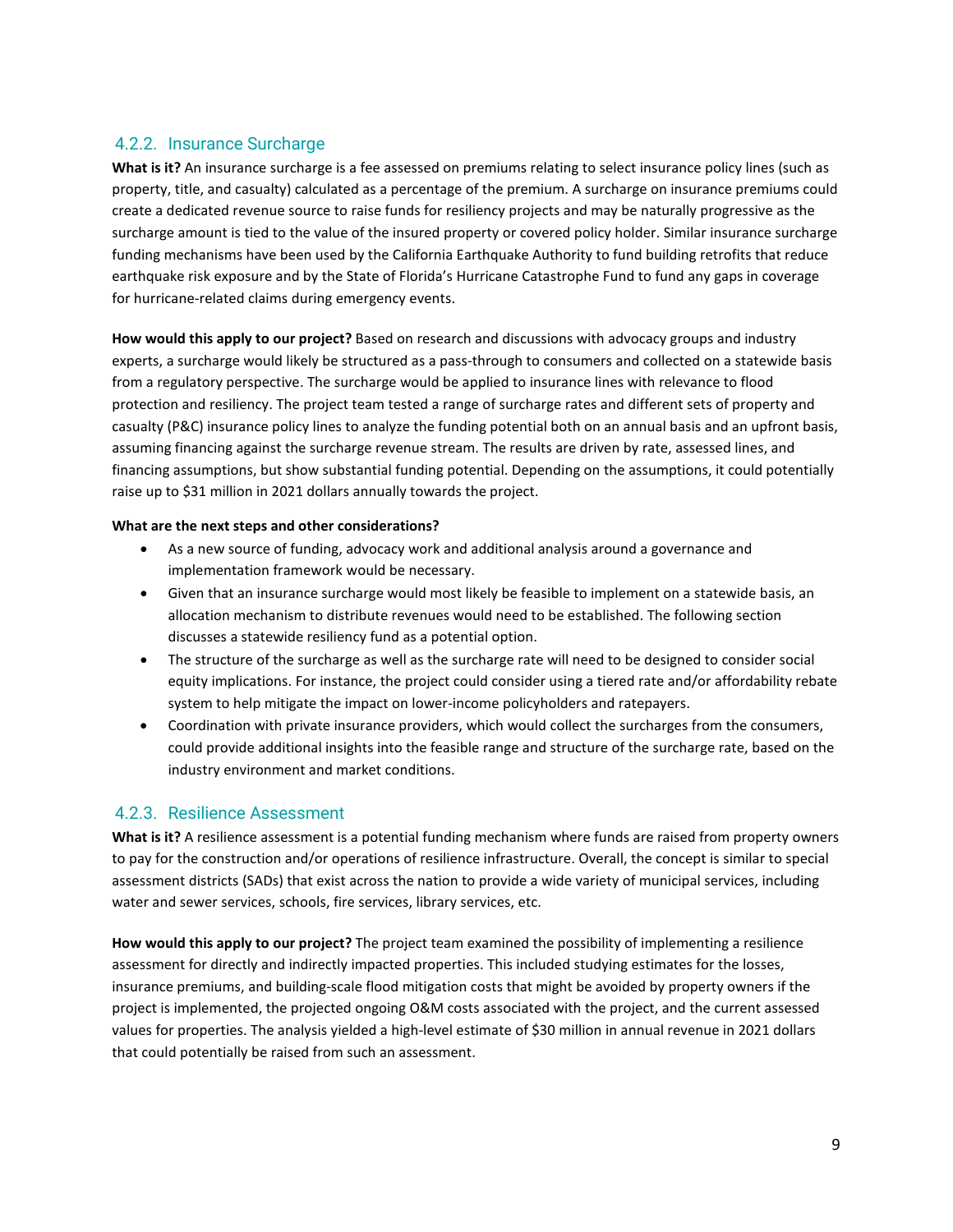**What are the next steps and other considerations?** A resilience assessment could serve as a relatively early funding source for the project, but its implementation would be impacted by financial, political, operational, and governance considerations. State legislation would be needed.

A resilience assessment could also be considered as part of a broader citywide approach to climate resilience. An assessment could be structured in a way to limit social equity issues. The amount raised in different neighborhoods subject to any assessment would likely represent varying proportions of the overall costs of projects in those neighborhoods, due to many factors, such as the different levels of flood risk and income levels.

#### <span id="page-9-0"></span>4.2.4. Long-term Lease Revenues from New Development

**What is it?** Due to regulatory restrictions, space constraints and public feedback, the City is not proposing any residential or large-scale commercial development as part of the master plan. However, for comprehensiveness, the project team studied whether the inclusion of new mid- and high-rise buildings on a shoreline extension could provide a significant source of funding for the City, in the form of long-term ground lease payments, to help pay for the project.

**How would this apply to our project?** The project team studied potential building footprints that were set back from the East River and would not interfere with flood defense infrastructure or site access. The analysis focused on the area south of the South Street Seaport historic district and considered building heights ranging from approximately 550 to 1,200 feet. The analysis also considered a variety of uses within buildings, to understand the trade-offs between revenue-focused and social infrastructure-focused uses.

The revenue estimates were highly dependent on assumptions made regarding the location and size of buildings, and the mix of uses. For example, residential condominiums, hotels, or office spaces would generate significantly more revenue than 100% affordable housing, or community space, which could result in a net cost to the project. Other considerations, including the timing of upfront capital costs, real estate market fluctuations, and financing costs would also impact the revenue available to offset a portion of the project costs.

Based on preliminary analysis, revenue-focused development would be unlikely to contribute significantly towards the project's capital costs. As the shoreline extension would need to be constructed prior to lease payments commencing, bonds would need to be issued. The financing and other costs associated with the bonds would significantly reduce the amount available to pay for the capital costs. However, long-term lease payments associated with revenue-focused development could help to fund a portion of the ongoing operations and maintenance (O&M) costs for the new infrastructure. More social infrastructure-focused development would produce lower revenues that may not even be able to help fund O&M costs.

**What are the next steps and other considerations?** The project team will continue to work with the community and agency partners to explore the most appropriate role for buildings to help achieve the project goals.

#### <span id="page-9-1"></span>**4.3. Potential Future Federal Funding Sources**

#### <span id="page-9-2"></span>4.3.1. IIJA / Bipartisan Infrastructure Bill

The Biden Administration is increasingly focusing on infrastructure investment and climate resiliency. The recently passed Infrastructure Investment and Jobs Act (IIJA), also called the Bipartisan Infrastructure Bill, enacted in November 2021, introduces \$550 billion of nationwide new infrastructure spending, including \$47 billion in new funding for resilience infrastructure and funding injections to existing programs. The federal reconciliation spending plan, a part of the overall Build Back Better plan, also proposes to allocate significant funding to coastal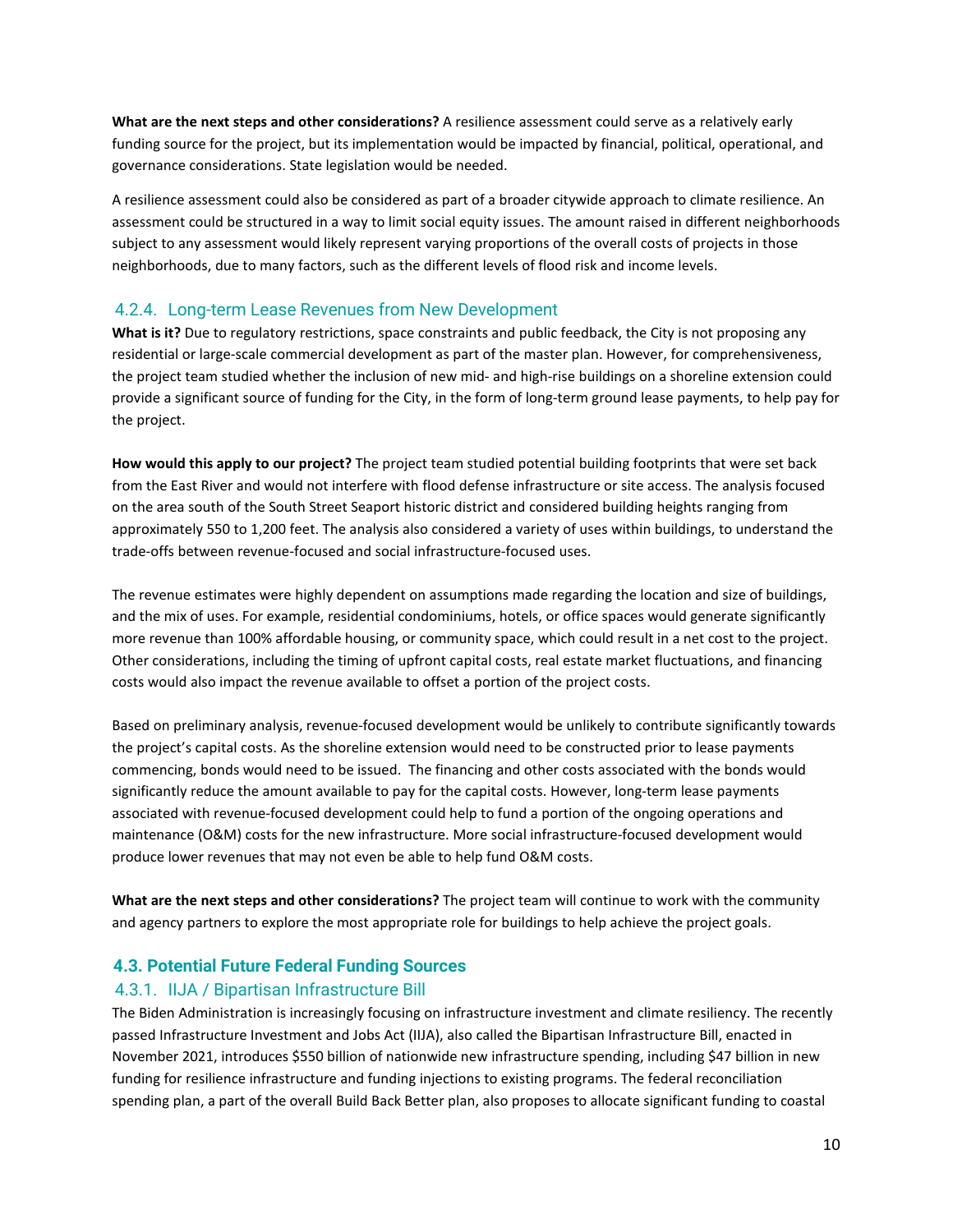resiliency. As of October 2021, over twenty federal agencies, including the Department of Transportation (DOT), Department of Housing and Urban Development (HUD), and U.S. Army Corps of Engineers (USACE), had released Climate Adaptation and Resilience Plans. The plans demonstrate a federal priority on embedding climate resiliency into the relevant programs and addressing climate equity by incorporating environmental justice into program requirements/criteria.

Although more details on the programs to be funded, eligibility, and final amounts remain uncertain, the proposed programs represent potentially substantial sources of funding for the project<sup>viii</sup>. The project team will continue to track and monitor these potential future sources.

### <span id="page-10-0"></span>4.3.2. PROTECT program

The Promoting Resilient Operations for Transformative, Efficient, and Cost-saving Transportation (PROTECT) program was created in May 2021 under the Surface Transportation Reauthorization Act to fund resiliency improvement for transportation infrastructure. The IIJA authorized \$7.3 billion of funding for this program in formula grants, and an additional \$1.4 billion from the Highway Trust Fund (HTF) for this program from FY 2022 through 2026 for competitive grants.

#### <span id="page-10-1"></span>4.3.3. STORM Act

The Safeguarding Tomorrow through Ongoing Risk Mitigation (STORM) Act was passed in January 2021 and authorizes capitalization of new revolving loan funds to provide hazard mitigation assistance to local governments. The revolving loan funds will be administrated at a state level. The eligible scope defined in the Act is highly aligned with the project. Any potential contribution to the project is limited at current funding levels.\$300 million has been allocated in appropriations for Fiscal Year 2021 to 2023 (\$100 million per year). The IIJA allocated an additional \$500 million over the next five years that will augment the amount of funding available.

### <span id="page-10-2"></span>4.3.4. Ida Disaster Supplemental Funding

The Ida Disaster supplemental funding is part of the Extending Government Funding and Delivering Emergency Assistance Act, passed in September 2021, and signed into law to provide over \$28.6 billion emergency funding to cover Ida and other climate change-related natural disaster costs. Guidance around eligibility requirements and any potential allocation for New York City projects is not yet available. The project team expects more information will be available in the first half of 2022.

- The approved funding allocates \$5 billion for the Community Development Block Grant Disaster Recovery (HUD CDBG-DR) program, for long-term disaster recovery relief for major disasters that occurred in 2020 or 2021, including restoration of housing and infrastructure, economic revitalization, and mitigation measures.
- The funding allocates \$3 billion to the U.S. Army Corps of Engineers (USACE) to accelerate construction of flood and storm damage reduction projects.
- FEMA funding was also included, and additional guidance on the distribution of the funding is expected to be available in January 2022.

#### <span id="page-10-3"></span>**4.4. Implementation Consideration: Establishment of a Statewide Resilience Fund**

A Statewide Resilience Fund is a funding pool that collects, holds, and distributes funds for resilience projects, such as revenues from an insurance surcharge, or proceeds from the Environmental Bond Act. A state-level fund could help mitigate concerns around equitable distribution among projects across the state by setting clear, statewide rules. Precedents for state resilience funds include programs in Virginia, Maryland, Texas, Florida, and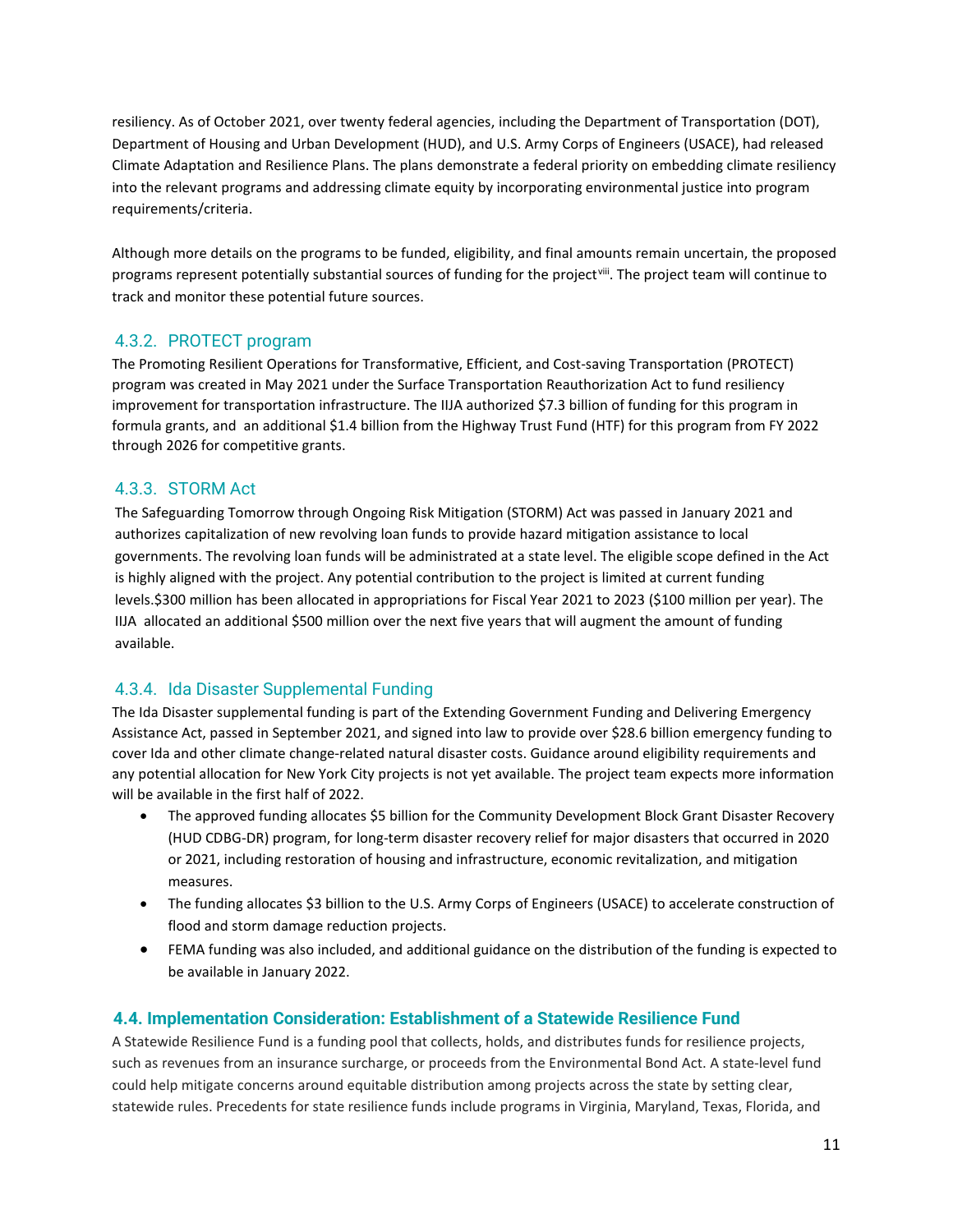North Carolina, among others. Funding for a statewide fund could come from federal or state sources, or from the insurance surcharge discussed above. Other options include Regional Greenhouse Gas Initiative proceeds, private donations, or repayments and investment income. **[ix](#page-12-4)** A method would need to be developed to allocate funds to individual municipalities or projects, either through a competitive process, prioritization based on set criteria, or a formula (such as population). The fund could provide funding and financing through low/no-interest loans, grants, or credit enhancement.

# <span id="page-11-0"></span>5. Conclusion

As noted in the master plan, this project requires a broad mix of local, state, and federal sources to enable a stream of funds that can cover costs of construction and long-term O&M. As project planning and design advance, the City will continue to monitor and explore new funding sources and further develop the overall funding strategy.

<span id="page-11-1"></span><sup>&</sup>lt;sup>i</sup> The low end represents the value in 2021 dollars and the high end accounts for the impacts of inflation over a representative construction schedule.

<span id="page-11-2"></span>ii More detail on project costs is provided in the Project Costs Appendix.

<span id="page-11-3"></span>iii The estimated size of each potential source is based on the facts and circumstances present at the time of this master plan and may change over time as this project, funding programs, and financial markets evolve.

<span id="page-11-4"></span>iv Amounts here are escalated to take into account an estimate of the effect of inflation over the duration of the project unless stated otherwise.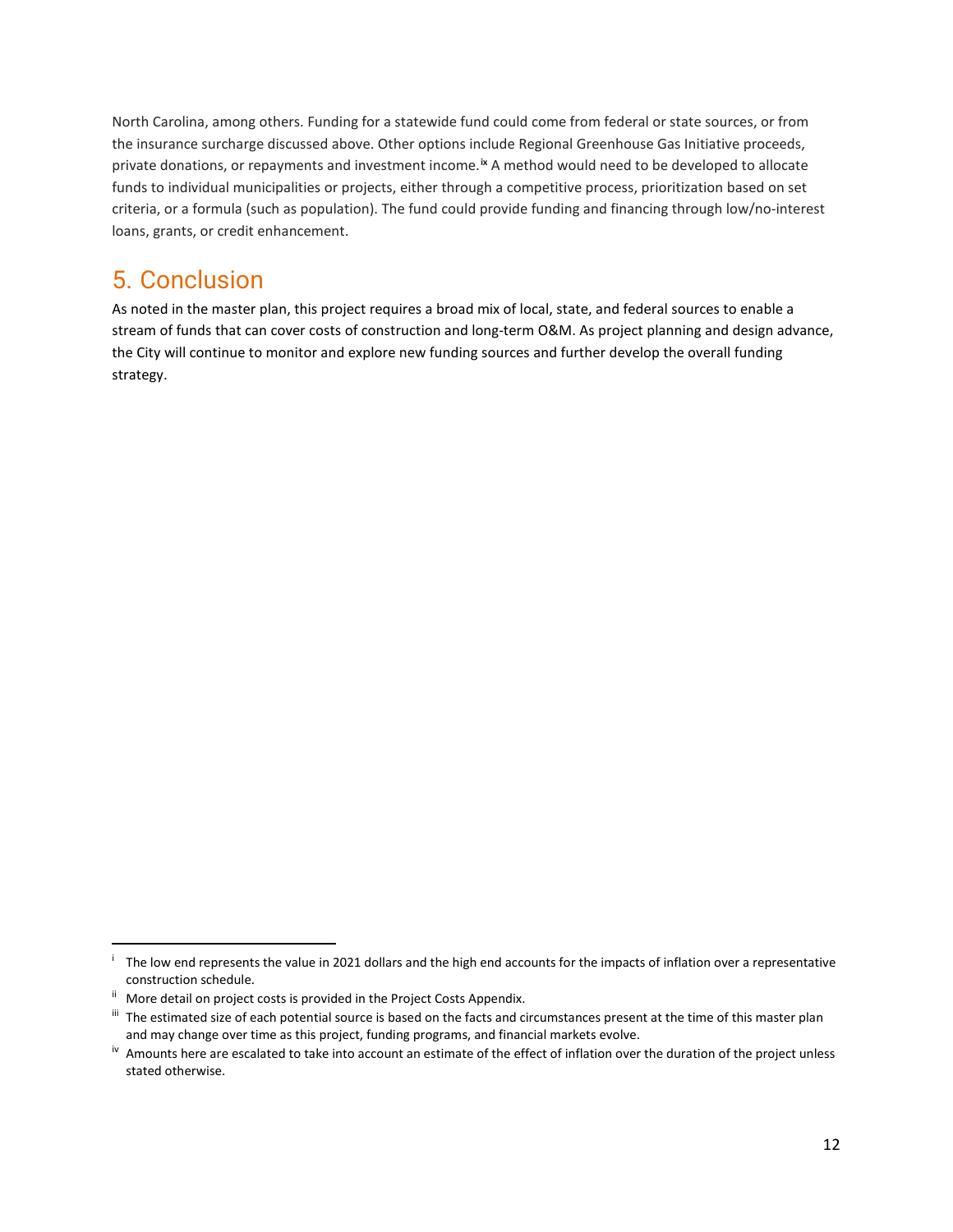<span id="page-12-0"></span><sup>v</sup> Federal funding can be used for design and construction costs which are generally the same as City capital expenses with some exceptions.

- <span id="page-12-1"></span>vi Previously known as the Better Utilizing Investments to Leverage Development (BUILD), and Transportation Investment Generating Economic Recovery (TIGER) Discretionary Grants.
- <span id="page-12-2"></span>vii Per the Environmental Bond Act of 2020, subject to additional specifications in the FY2022 Enacted Budget Bill - Capital Projects (S2504-D/A3004-D)
- <span id="page-12-3"></span>viii All numbers shown for federal funding sources are national amounts unless otherwise stated.
- <span id="page-12-4"></span>ix In the State of New York, Regional Greenhouse Gas Initiative (RGGI) proceeds are dedicated to "pursue opportunities for clean energy, energy efficiency, and carbon reduction," including green jobs and an electric vehicle rebate program. Reallocating RGGI proceeds could require a legislative action and could impact these existing programs.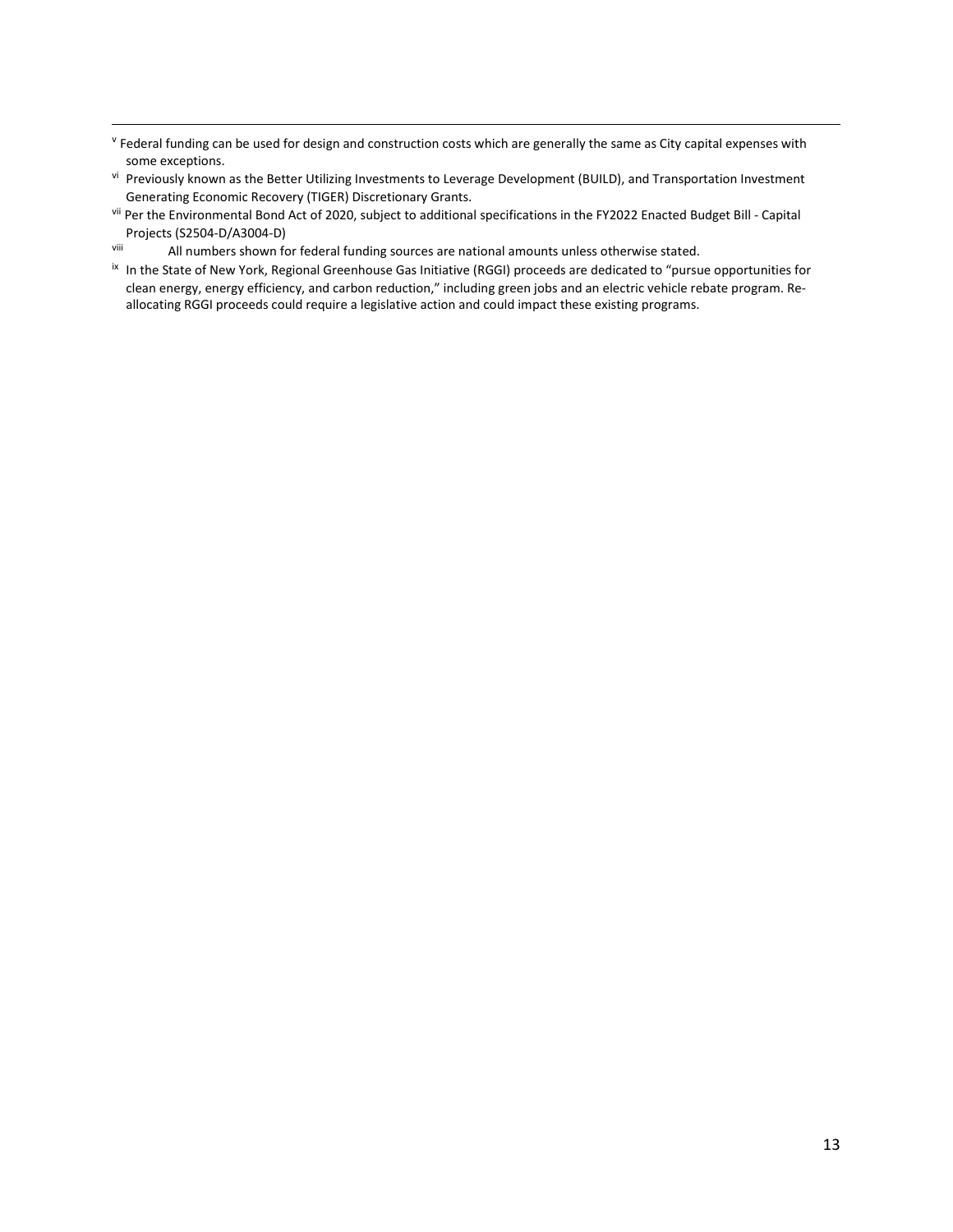# <span id="page-13-0"></span>Exhibit 1: Initial List of All Sources Screened

The initial lists of Federal and State/Local funding sources screened are summarized in *Table 3* and *Table 4* below based on the evaluation criteria discussed in *Table 1*. As noted earlier, predictability and equity are not criteria used for evaluating Federal grant sources. In terms of predictability, timelines for grant application and disbursement are dictated by policies and program guidelines. Federal sources were considered neutral for equity considerations because they are existing funding sources with rigorous applications processes and do not require a payback that may create a cost burden. This is in contrast to many State/local sources which would be new and require equitable design.

Please note the tables summarize the result of the initial screening analysis conducted from 2019 to 2020 including information available at the time of the analysis.

| <b>Criterion</b>                                                                                                    |                  | <b>Rationale</b>                                                                                                                                                                                                                                                                                                                                                         |
|---------------------------------------------------------------------------------------------------------------------|------------------|--------------------------------------------------------------------------------------------------------------------------------------------------------------------------------------------------------------------------------------------------------------------------------------------------------------------------------------------------------------------------|
| U.S. Army Corps of Engineers (USACE)<br><b>Civil Works Program</b><br>[SHORTLISTED]                                 |                  | Plans, designs, constructions, and funds water resources projects with a focus on the highest<br>performing work within the three main Civil Works mission areas, including flood and storm<br>damage reduction. Funds are authorized annually through Congressional appropriation.                                                                                      |
|                                                                                                                     | Eligibility      | This project should be eligible for direct apportionment under the Civil Works Program, primarily<br>focused on flood protection and flood risk mitigation                                                                                                                                                                                                               |
|                                                                                                                     | <b>Viability</b> | $\bullet$<br>Clear alignment with Civil Works mission areas in terms of flood and storm damage reduction<br>Requires a direct apportionment from Congress Uncertainty as to annual funding allocations<br>$\bullet$                                                                                                                                                      |
| <b>Financial</b><br>Feasibility                                                                                     | <b>Size</b>      | $\bullet$<br>No set cap on annual authorizations<br>65% maximum federal share of flood protection construction costs<br>$\bullet$                                                                                                                                                                                                                                        |
|                                                                                                                     | <b>Timing</b>    | Both new and ongoing funding must be authorized through annual Congressional<br>$\bullet$<br>appropriations                                                                                                                                                                                                                                                              |
| Implementation<br>Feasibility                                                                                       | Legal/Other      | Requires ceding control of design and construction to USACE absent a unique arrangement to<br>$\bullet$<br>allow the City to implement the funded work, and coordination with the USACE New York<br>District on project implementation<br>$\bullet$<br>Would involve USACE participation in environmental permitting, design, and construction<br>processes<br>$\bullet$ |
| <b>Rebuilding American Infrastructure with</b><br><b>Sustainability and Equity (RAISE) program</b><br>[SHORTLISTED] |                  | Funds the construction of highways, bridges, and tunnels; ferry boats and terminal facilities;<br>eligible transit capital projects; operational improvements and capital and operating costs for<br>traffic improvement projects; construction of pedestrian and bicycle facilities.                                                                                    |
| Eligibility                                                                                                         |                  | Primarily applicable to surface transportation elements, road, bridge, transit, or intermodal<br>transportation components                                                                                                                                                                                                                                               |
| <b>Financial</b>                                                                                                    | <b>Viability</b> | Intended to fund investments in surface transportation infrastructure that will have a<br>$\bullet$<br>"significant local or regional impact"<br>Competitive, heavily oversubscribed grant program<br>$\bullet$                                                                                                                                                          |
| Feasibility                                                                                                         | <b>Size</b>      | Maximum grant size of \$25 million<br>$\bullet$                                                                                                                                                                                                                                                                                                                          |
|                                                                                                                     | <b>Timing</b>    | Annual application cycle<br>$\bullet$                                                                                                                                                                                                                                                                                                                                    |
| Implementation<br>Feasibility                                                                                       | Legal/Other      | It is likely to involve significant efforts in application preparation and federal review<br>$\bullet$<br>80% maximum federal share of project costs in urban areas<br>$\bullet$                                                                                                                                                                                         |

#### <span id="page-13-1"></span>*Table 3: Initial List of Federal Sources Screened*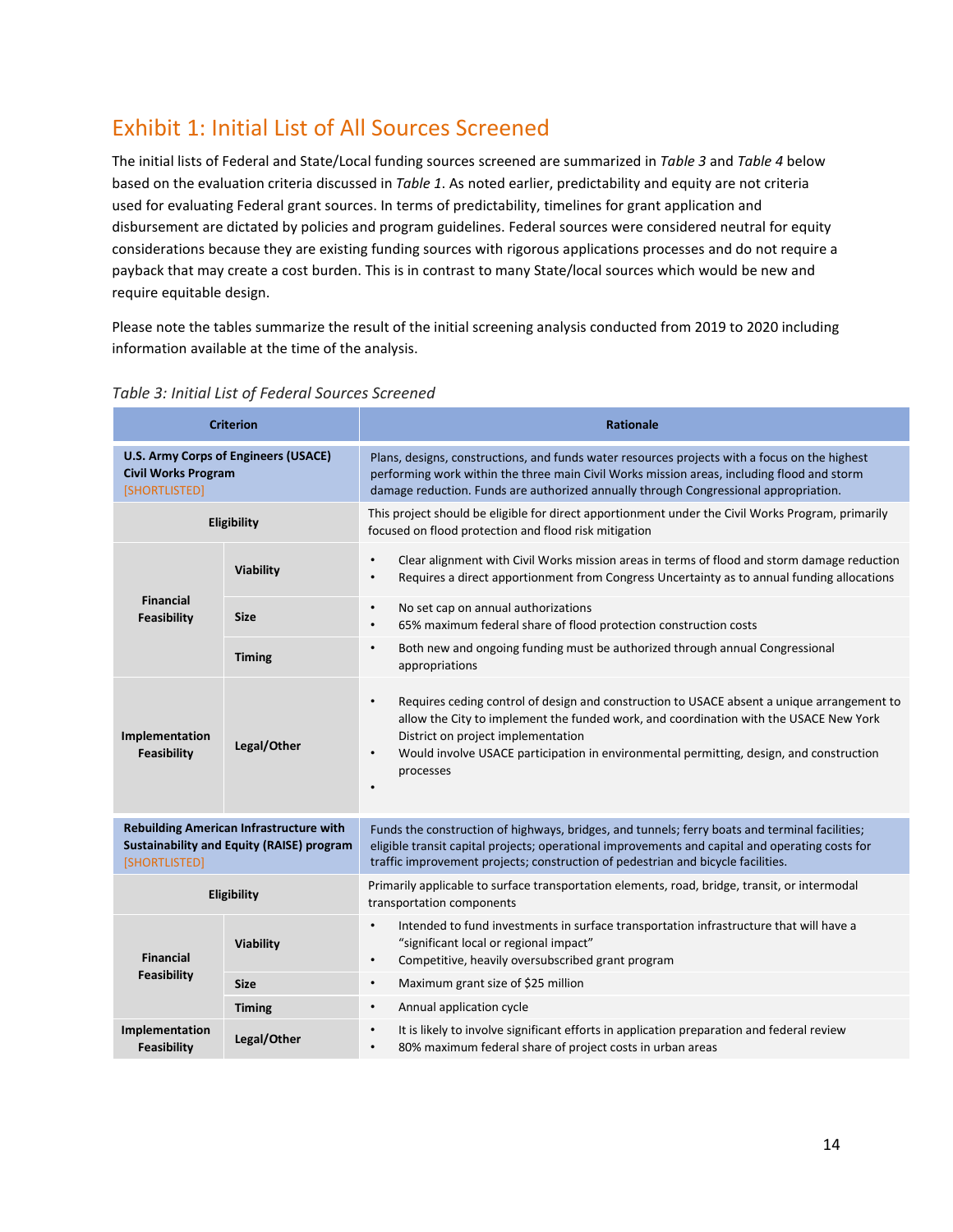| Capital Investment Grant (CIG) program<br>[SHORTLISTED]                                                                                                     |                  | Competitive grant program that funds "fixed guideway" transit capital investments, for which<br>passenger ferry elements could qualify.                                                                                                                                                                                                                                                                          |
|-------------------------------------------------------------------------------------------------------------------------------------------------------------|------------------|------------------------------------------------------------------------------------------------------------------------------------------------------------------------------------------------------------------------------------------------------------------------------------------------------------------------------------------------------------------------------------------------------------------|
| Eligibility                                                                                                                                                 |                  | Primarily applicable to fixed guideway transit projects which include passenger ferry projects. The<br>project must either include new services or capacity expansion.                                                                                                                                                                                                                                           |
| <b>Financial</b>                                                                                                                                            | Viability        | $\bullet$<br>Long-standing program with a big funding pool<br>Competitive, heavily oversubscribed grant program<br>$\bullet$                                                                                                                                                                                                                                                                                     |
| Feasibility                                                                                                                                                 | <b>Size</b>      | Could cover up to 60-80% of eligible costs, but could be lower based on precedents<br>$\bullet$                                                                                                                                                                                                                                                                                                                  |
|                                                                                                                                                             | <b>Timing</b>    | Annual application cycle<br>$\bullet$                                                                                                                                                                                                                                                                                                                                                                            |
| Implementation<br>Feasibility                                                                                                                               | Legal/Other      | It is likely to involve significant efforts in application preparation and federal review<br>$\bullet$<br>80% maximum federal share of project costs in urban areas<br>$\bullet$                                                                                                                                                                                                                                 |
| <b>Building Resilient</b><br><b>Infrastructure and Communities (BRIC)</b><br>Superseded Pre-Disaster Mitigation (PDM)<br>Program in FY2020<br>[SHORTLISTED] |                  | Provides discretionary federal grant assistance in implementing a sustained pre-disaster natural<br>hazard mitigation program.                                                                                                                                                                                                                                                                                   |
|                                                                                                                                                             | Eligibility      | Eligible under Resilient Infrastructure category. Projects must be consistent with the goals and<br>objectives identified in the current, FEMA-approved State and Local Hazard Mitigation Plans.<br>Projects must be proven cost-effective using FEMA's guidance on benefit-cost analysis.                                                                                                                       |
|                                                                                                                                                             | <b>Viability</b> | $\bullet$<br>\$50 million grant ceiling for a single project in FY2021                                                                                                                                                                                                                                                                                                                                           |
| <b>Financial</b><br>Feasibility                                                                                                                             | <b>Size</b>      | $\bullet$<br>Under the IIJA, a total of \$1 billion will be funded to the BRIC program over the next five<br>years (annual funding availability is not yet known)                                                                                                                                                                                                                                                |
|                                                                                                                                                             | <b>Timing</b>    | Annual application cycle<br>$\bullet$<br>Maximum period of performance of 36 months from the date of award<br>$\bullet$                                                                                                                                                                                                                                                                                          |
| Implementation<br><b>Feasibility</b>                                                                                                                        | Legal/Other      | Competitive grant program<br>$\bullet$<br>Requires application through New York State - local governments are not directly eligible and<br>must apply as sub-applicants<br>Maximum federal share of 75% of eligible activity costs<br>$\bullet$                                                                                                                                                                  |
| <b>FEMA Hazard Mitigation Grant Program</b><br>(HMGP)<br>[SHORTLISTED]                                                                                      |                  | Provides funding to local communities for hazard mitigation after a presidentially declared disaster<br>Administered by New York State.                                                                                                                                                                                                                                                                          |
| Eligibility                                                                                                                                                 |                  | Eligibility defined by the notice of funding opportunity specific to each presidentially declared<br>disaster. In 2022, New York State issued two funding opportunities, one for Remnants of Hurricane<br>Ida (DR-4615) and one for COVID-19 (DR-4480). Projects must be proven cost-effective used<br>FEMA's guidance on benefit-cost analysis. Implementing hazard mitigation projects eligible under<br>each. |
|                                                                                                                                                             | Viability        | $\bullet$<br>New York State's priorities for DR-4615 to target declared counties, which includes New York<br>County, however total federal available is limited.<br>New York State's priorities for DR-4480 are to target disadvantaged and socially vulnerable<br>$\bullet$<br>areas. There are substantially more funds available under this opportunity.                                                      |
| <b>Financial</b><br>Feasibility                                                                                                                             | <b>Size</b>      | $\bullet$<br>Total federal funds available statewide for DR-4615 announced in Feb. 2022 are \$40.3 million<br>Total federal funds available statewide for DR-4480 announced in March 2022 are \$293<br>$\bullet$<br>million                                                                                                                                                                                      |
|                                                                                                                                                             | <b>Timing</b>    | Dependent on specific funding opportunities. DR-4615 was announced in February 2022 and<br>$\bullet$<br>applications are due in May 2022. DR-4480 was announced in January 2022 and applications<br>are due in June 2022.<br>Maximum period of performance of 36 months from the date of award<br>$\bullet$                                                                                                      |
| Implementation<br>Feasibility                                                                                                                               | Legal/Other      | Competitive grant program<br>$\bullet$<br>Requires application through New York State - local governments are not directly eligible and<br>$\bullet$<br>must apply as sub-applicants<br>Maximum federal share of 75% of eligible activity costs<br>$\bullet$                                                                                                                                                     |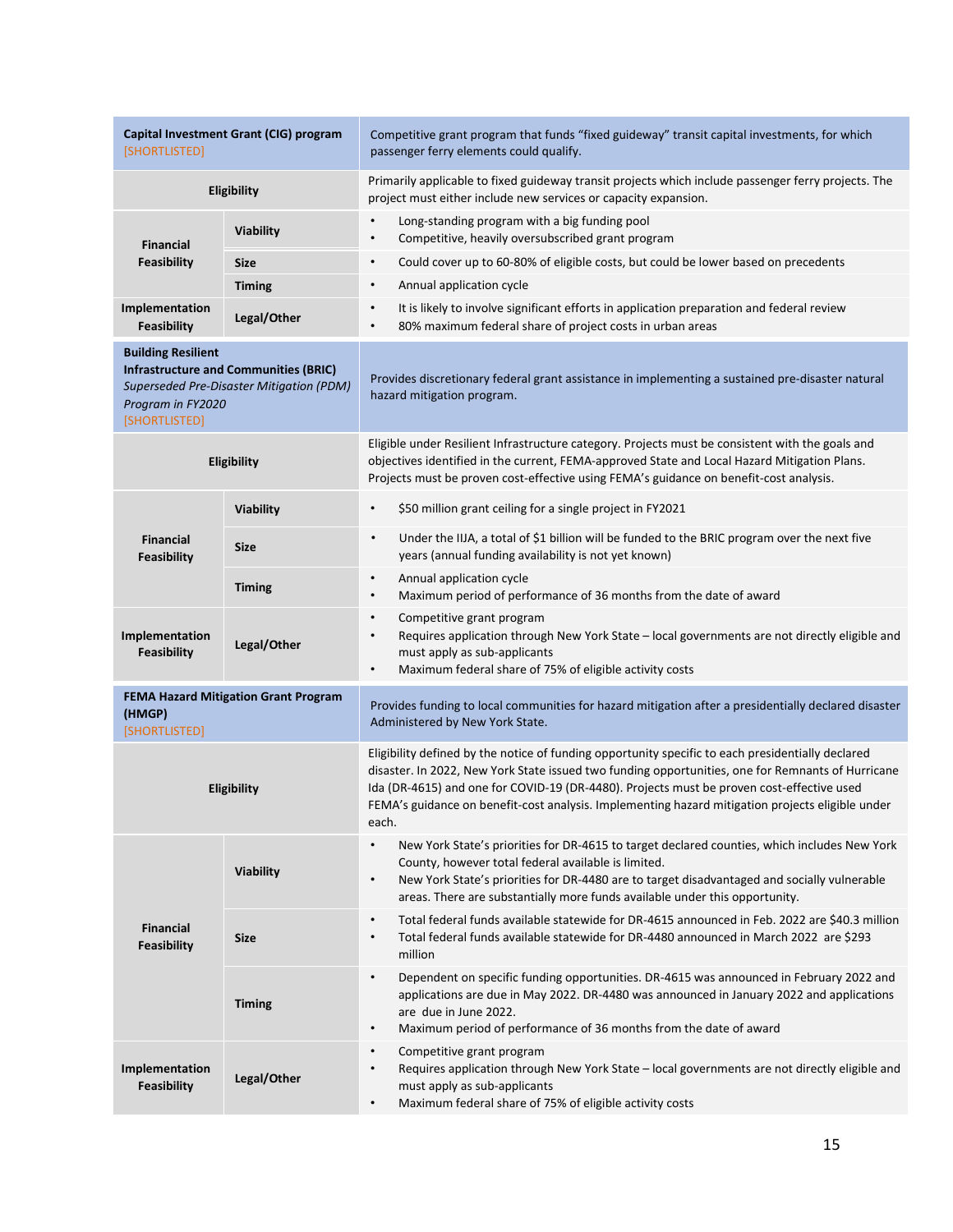| <b>Infrastructure for Rebuilding America</b><br>(INFRA) Grant program (Nationally<br><b>Significant Freight and Highway Projects</b><br>(NSFHP) Program)<br>[SHORTLISTED] |                    | Funds highway and freight projects of national or regional significance on the National Highway<br>Freight Network or National Highway System. Large projects must generate national or regional<br>economic, mobility, or safety benefits and contribute to the accomplishment of one or more of the<br>national goals described under 23 U.S.C. 150. |
|---------------------------------------------------------------------------------------------------------------------------------------------------------------------------|--------------------|--------------------------------------------------------------------------------------------------------------------------------------------------------------------------------------------------------------------------------------------------------------------------------------------------------------------------------------------------------|
|                                                                                                                                                                           | Eligibility        | Primarily applicable to transportation and transit elements                                                                                                                                                                                                                                                                                            |
| <b>Financial</b>                                                                                                                                                          | Viability          | Awarded in addition to federal formula allocations<br>$\bullet$<br>Competitive program – Project competitiveness will depend on the final scope of<br>transportation infrastructure components as well as the competitive landscape in terms of<br>the scope and impacted geography of other project applications                                      |
| Feasibility                                                                                                                                                               | <b>Size</b>        | Minimum project cost of \$100 million for Large Projects (with corresponding minimum<br>$\bullet$<br>federal grant of \$25 million)                                                                                                                                                                                                                    |
|                                                                                                                                                                           | <b>Timing</b>      | Annual application cycle<br>$\bullet$                                                                                                                                                                                                                                                                                                                  |
| Implementation<br>Feasibility                                                                                                                                             | Legal/Other        | As a large competitive grant program, may involve significant efforts in application<br>$\bullet$<br>preparation and federal review process<br>Maximum INFRA share of 60% of total eligible cost<br>$\bullet$<br>Maximum total federal share of 80% of total eligible cost<br>$\bullet$                                                                |
| <b>Congestion Mitigation and Air Quality</b><br><b>Improvement Program (CMAQ)</b>                                                                                         |                    | Formula grant program to fund projects that improve traffic flow and transit investments. Three<br>primary elements of eligibility are transportation identity, emissions reduction, and location in or<br>benefiting a nonattainment or maintenance area.                                                                                             |
|                                                                                                                                                                           | <b>Eligibility</b> | Applicable to bicycle transportation, pedestrian improvement, or transit elements                                                                                                                                                                                                                                                                      |
| <b>Financial</b><br>Feasibility                                                                                                                                           | Viability          | Projects must be included in a Metropolitan Planning Organization (MPO) transportation plan<br>$\bullet$<br>and transportation improvement program (TIP)<br>As a formula grant allocation, will compete with other New York State capital funding<br>$\bullet$<br>priorities                                                                           |
|                                                                                                                                                                           | <b>Size</b>        | $\bullet$<br>\$193 million apportionment to New York State in FY2019                                                                                                                                                                                                                                                                                   |
|                                                                                                                                                                           | <b>Timing</b>      | Annual federal apportionment<br>$\bullet$                                                                                                                                                                                                                                                                                                              |
| Implementation<br>Feasibility                                                                                                                                             | Legal/Other        | State allocation subsequent to federal apportionment<br>$\bullet$<br>Maximum federal share in accordance with 23 U.S.C. 120, generally 80%<br>$\bullet$                                                                                                                                                                                                |
| Demonstration, Priority, and Special<br><b>Interest Projects</b><br>[INACTIVE]                                                                                            |                    | Demonstration, priority, surface transportation, or special interest projects designated by Congress<br>in various transportation authorization and appropriations acts                                                                                                                                                                                |
| Eligibility                                                                                                                                                               |                    | Projects designated directly by Congressional authorization                                                                                                                                                                                                                                                                                            |
| <b>Financial</b>                                                                                                                                                          | Viability          | Program inactive as of 2006<br>$\bullet$<br>Requires project-specific authorization and appropriation by Congress<br>$\bullet$<br>Could be reinstated as part of the Build Back Better plan with bipartisan interests, but timing<br>$\bullet$<br>remains to be determined                                                                             |
| Feasibility                                                                                                                                                               | <b>Size</b>        | In 2006, the last year earmarked funds were appropriated, \$594 million was identified for<br>$\bullet$<br>519 surface transportation projects and \$24.75 million for 24 highway projects                                                                                                                                                             |
|                                                                                                                                                                           | <b>Timing</b>      | N/A – program inactive. When active, by annual Congressional appropriation<br>$\bullet$                                                                                                                                                                                                                                                                |
| Implementation<br>Feasibility                                                                                                                                             | Legal/Other        | Maximum federal share of 80%, with some exceptions<br>$\bullet$                                                                                                                                                                                                                                                                                        |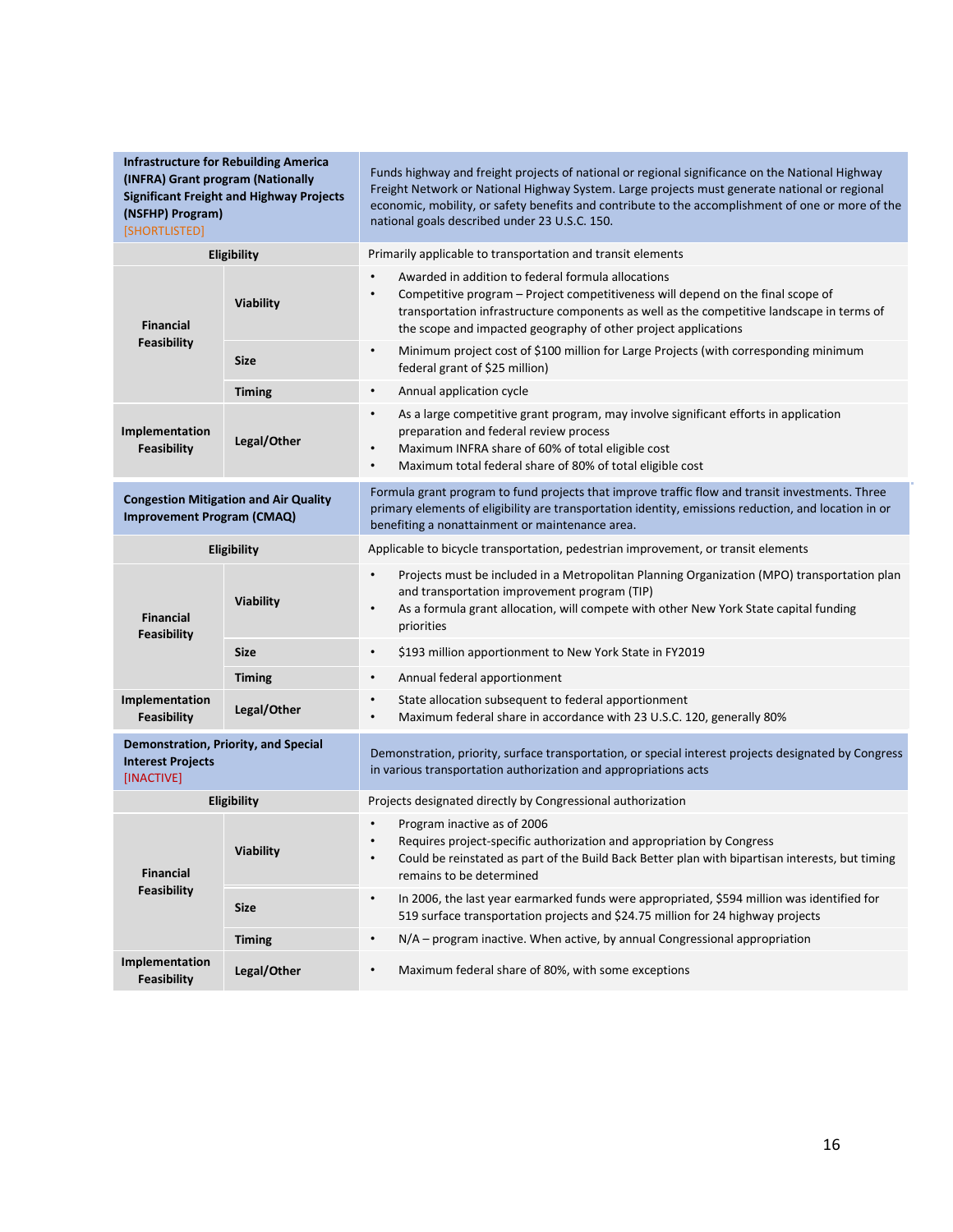| <b>FEMA Flood Mitigation Assistance</b><br>Program (FMA)                       |                  | Provides community level flood mitigation funding, including set-aside funding for Community<br>Flood Mitigation projects with "proven techniques that integrate cost effective natural floodplain<br>restoration solutions and improvements to National Flood Insurance Program (NFIP)-insured<br>properties that benefit communities with high participation and favorable standing in the NFIP". |
|--------------------------------------------------------------------------------|------------------|-----------------------------------------------------------------------------------------------------------------------------------------------------------------------------------------------------------------------------------------------------------------------------------------------------------------------------------------------------------------------------------------------------|
|                                                                                | Eligibility      | Eligible under the Community Flood Mitigation category.                                                                                                                                                                                                                                                                                                                                             |
| <b>Financial</b>                                                               | Viability        | Under the IIJA, a total of \$3.5 billion will be funded to the FMA program over the next five<br>$\bullet$<br>years (\$700 million per year)<br>Only one Community Flood Mitigation project selected per applicant (State of New York)<br>$\bullet$<br>though                                                                                                                                       |
| Feasibility                                                                    | <b>Size</b>      | $\bullet$<br>\$10 million maximum federal share for Community Flood Mitigation projects                                                                                                                                                                                                                                                                                                             |
|                                                                                | <b>Timing</b>    | Annual application cycle<br>$\bullet$<br>Maximum period of performance 48 months after funding Selections Date<br>$\bullet$                                                                                                                                                                                                                                                                         |
| Implementation<br><b>Feasibility</b>                                           | Legal/Other      | Competitive grant program<br>$\bullet$<br>Requires application through New York State - local governments are not directly eligible and<br>$\bullet$<br>must apply as sub-applicants<br>Maximum federal share of 75% of eligible activity costs (90% for Repetitive Loss properties,<br>100% for Severe Repetitive Loss properties)                                                                 |
| <b>Ferry Boat and Terminal Facilities</b><br><b>Construction Program (FBP)</b> |                  | Construction of ferry boats, ferry terminals, and ferry maintenance facilities in accordance with 23<br>U.S.C. 129(c) and 147. Replaced the prior Ferry Boat Discretionary Program, which was effectively<br>ended in 2009.                                                                                                                                                                         |
| Eligibility                                                                    |                  | Applicable only to ferry terminal and ferry maintenance facility elements. Not applicable to private<br>facilities                                                                                                                                                                                                                                                                                  |
| <b>Financial</b>                                                               | <b>Viability</b> | Very limited applicability - must prove construction of a bridge or tunnel is infeasible to be<br>$\bullet$<br>eligible                                                                                                                                                                                                                                                                             |
| Feasibility                                                                    | <b>Size</b>      | $\bullet$<br>\$78 million authorized for allocation in FY2021. Maximum grants awarded of \$16.8 million<br>(nationally) and \$5.5 million (NY State) in FY2018                                                                                                                                                                                                                                      |
|                                                                                | <b>Timing</b>    | Annual allocation cycle<br>$\bullet$                                                                                                                                                                                                                                                                                                                                                                |
| Implementation<br>Feasibility                                                  | Legal/Other      | Federal allocation distributed by formula (35% by number of passengers carried; 35% by<br>$\bullet$<br>number of vehicles carried; and 3% by route miles serviced); operator must be registered in<br>the National Census of Ferry Operators<br>State DOT must request allocation of funds for projects ready to be authorized<br>$\bullet$<br>Maximum federal share of 80%<br>$\bullet$            |
| <b>High Priority Projects (HPPs) Program</b><br>[INACTIVE]                     |                  | Allocated obligated funding for a set of particular High Priority Projects                                                                                                                                                                                                                                                                                                                          |
| Eligibility                                                                    |                  | Primarily applicable to highway components                                                                                                                                                                                                                                                                                                                                                          |
|                                                                                | <b>Viability</b> | Inactive as of 2009.<br>$\bullet$                                                                                                                                                                                                                                                                                                                                                                   |
| <b>Financial</b><br>Feasibility                                                | <b>Size</b>      | \$14.8 billion authorized for FYs 2005 - 2009 for 5,091 projects under Safe, Accountable,<br>$\bullet$<br>Flexible and Efficient Transportation Equity Act - A Legacy for Users (SAFETEA-LU)                                                                                                                                                                                                        |
|                                                                                | <b>Timing</b>    | Four-year authorization<br>$\bullet$                                                                                                                                                                                                                                                                                                                                                                |
| Implementation<br>Feasibility                                                  | Legal/Other      | Direct federal apportionment<br>$\bullet$<br>Maximum federal share of 80%<br>$\bullet$                                                                                                                                                                                                                                                                                                              |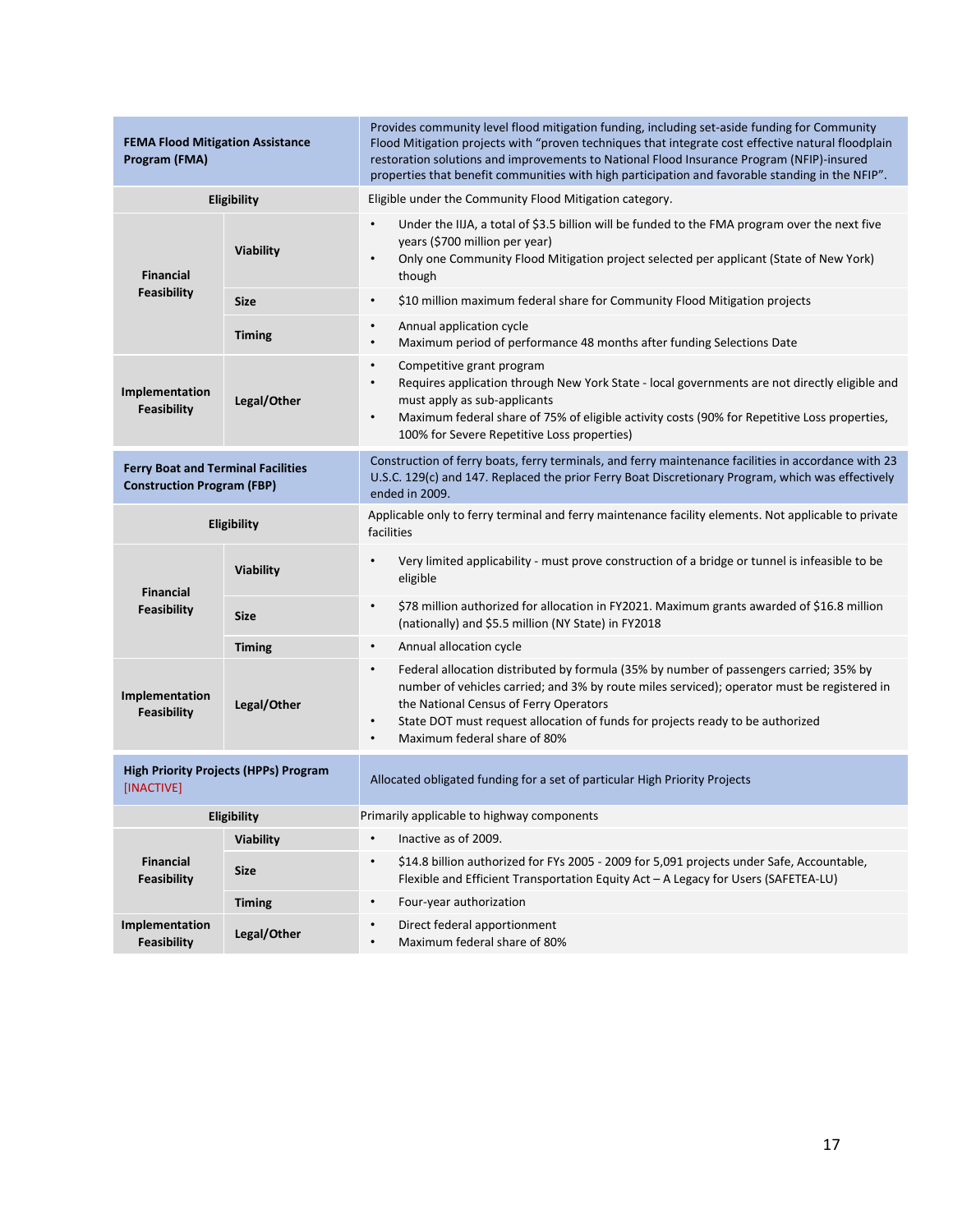| <b>Highway Infrastructure Program</b>                                                       |                                           | Federal formula grant program to fund construction of highways, bridges, and tunnels, including<br>set-asides for bridge replacement/ rehabilitation and installation of railway-highway crossing<br>protection                                                                                                     |
|---------------------------------------------------------------------------------------------|-------------------------------------------|---------------------------------------------------------------------------------------------------------------------------------------------------------------------------------------------------------------------------------------------------------------------------------------------------------------------|
| Eligibility                                                                                 |                                           | Primarily applicable to highway components                                                                                                                                                                                                                                                                          |
| <b>Financial</b>                                                                            | <b>Viability</b>                          | Given specific program requirements, this project is unlikely to be competitive for New York<br>State allocations                                                                                                                                                                                                   |
| <b>Feasibility</b>                                                                          | <b>Size</b>                               | \$142 million total allocation to New York State in FY2019<br>$\bullet$                                                                                                                                                                                                                                             |
|                                                                                             | <b>Timing</b>                             | Annual federal apportionment<br>$\bullet$                                                                                                                                                                                                                                                                           |
| Implementation<br>Feasibility                                                               | Implementation                            | Allocated by federal apportionment and distributed by state through NYSDOT<br>$\bullet$<br>Federal share is governed by 23 U.S.C. 120, generally 80%<br>$\bullet$                                                                                                                                                   |
| (HSIP)                                                                                      | <b>Highway Safety Improvement Program</b> | Federal formula grant program to fund highway safety improvement projects on public roads /<br>publicly owned bicycle or pedestrian pathways. Emphasizes a data-driven, strategic approach to<br>improving highway safety                                                                                           |
|                                                                                             | Eligibility                               | Applicable only to safety elements of highway components. All highway safety improvement<br>projects must meet the HSIP eligibility criteria described in the MAP-21 HSIP Interim Eligibility<br>Guidance                                                                                                           |
| <b>Financial</b>                                                                            | Viability                                 | Given data-driven safety focus, competitiveness of project elements is likely to be very<br>$\bullet$<br>limited                                                                                                                                                                                                    |
| Feasibility                                                                                 | <b>Size</b>                               | \$104.4 million apportionment to New York State in FY2019<br>$\bullet$                                                                                                                                                                                                                                              |
|                                                                                             | <b>Timing</b>                             | Annual federal apportionment<br>$\bullet$                                                                                                                                                                                                                                                                           |
| Implementation<br>Feasibility                                                               | Implementation                            | Allocated by federal apportionment to the state, and distributed by the state through<br>$\bullet$<br><b>NYSDOT</b><br>Federal share 90%, subject to adjustment<br>$\bullet$                                                                                                                                        |
| <b>National Corridor Infrastructure</b><br><b>Improvement Program (NCIIP)</b><br>[INACTIVE] |                                           | Funds highway construction projects in corridors of national significance. Program repealed by<br>Moving Ahead for Progress in the 21st Century Act (MAP-21) in 2012                                                                                                                                                |
| Eligibility                                                                                 |                                           | Primarily applicable to highway components                                                                                                                                                                                                                                                                          |
|                                                                                             | Viability                                 | Program inactive as of 2012<br>$\bullet$                                                                                                                                                                                                                                                                            |
| <b>Financial</b><br>Feasibility                                                             | <b>Size</b>                               | FY2009 program allocation of \$1.95 billion<br>$\bullet$                                                                                                                                                                                                                                                            |
|                                                                                             | <b>Timing</b>                             | Based on funding availability<br>$\bullet$                                                                                                                                                                                                                                                                          |
| Implementation<br>Feasibility                                                               | Legal/Other                               | Discretionary funding based on application process<br>Maximum federal share of 80%                                                                                                                                                                                                                                  |
| <b>National Highway Freight Program</b><br>(NHFP)                                           |                                           | Funds projects that contribute to the efficient movement of freight on the National Highway<br>Freight Network, including enhancement of the resiliency of critical highway infrastructure                                                                                                                          |
| Eligibility                                                                                 |                                           | Primarily applicable to highway components                                                                                                                                                                                                                                                                          |
| <b>Financial</b><br>Feasibility                                                             | Viability                                 | Projects must be identified in a freight investment plan included in a State Freight Plan (SFP),<br>Statewide Transportation Improvement Program (STIP)/Transportation Improvement<br>Program (TIP) and consistent with the Long-Range Statewide Transportation Plan and the<br>Metropolitan Transportation Plan(s) |
|                                                                                             | <b>Size</b>                               | \$56.9 million apportionment to New York State in FY2019<br>$\bullet$                                                                                                                                                                                                                                               |
|                                                                                             | <b>Timing</b>                             | Annual apportionment<br>$\bullet$                                                                                                                                                                                                                                                                                   |
| Implementation<br>Feasibility                                                               | Legal/Other                               | Allocated by federal apportionment and distributed by state through NYSDOT<br>$\bullet$<br>Federal share generally 80%<br>$\bullet$                                                                                                                                                                                 |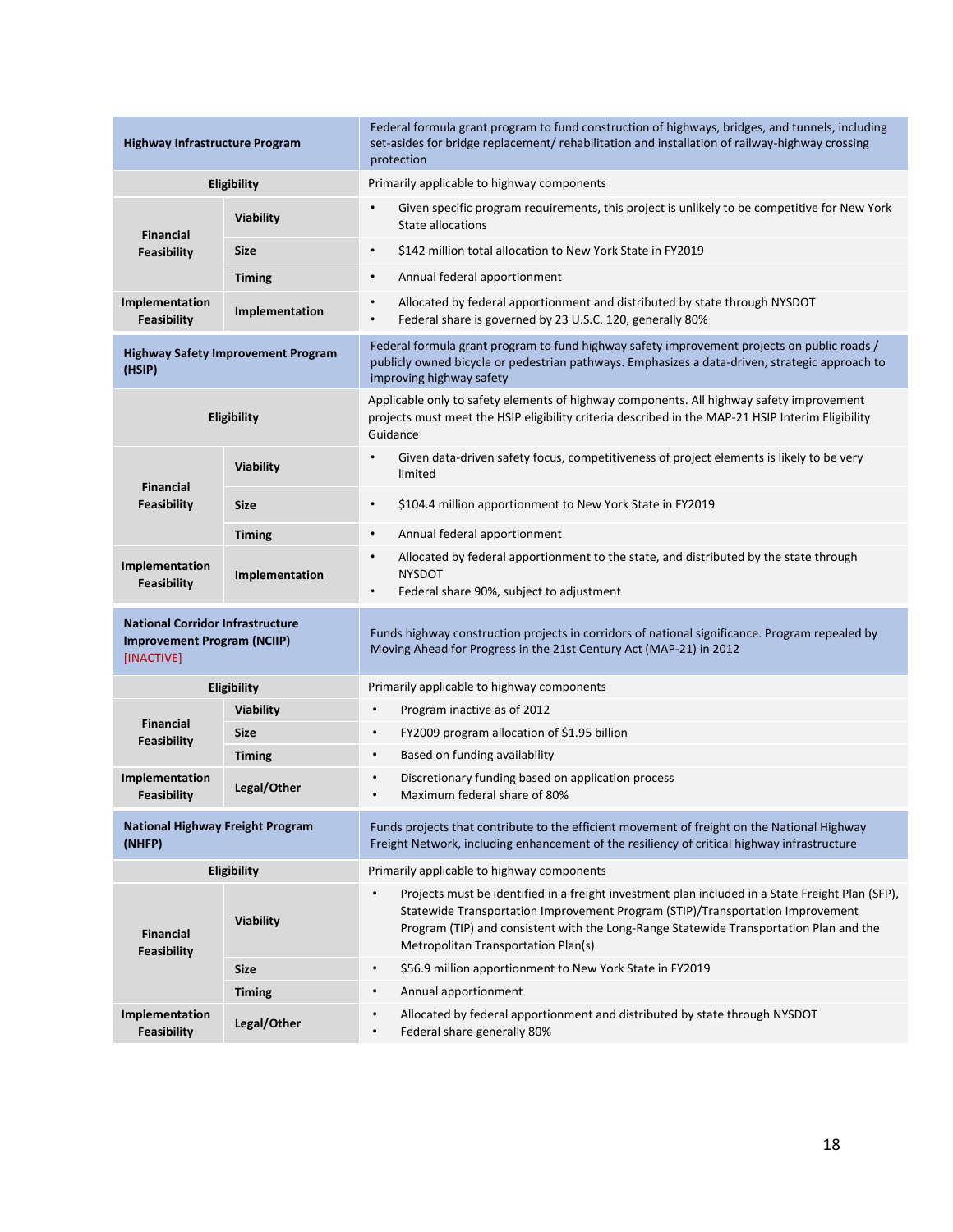| <b>National Highway Performance Program</b><br>(NHPP)                                                     |                  | Formula grant program to fund progress toward the achievement of national performance goals<br>for improving infrastructure condition, safety, congestion reduction, system reliability, or freight<br>movement on the National Highway System (NHS)                                                                                                                                                                                                      |
|-----------------------------------------------------------------------------------------------------------|------------------|-----------------------------------------------------------------------------------------------------------------------------------------------------------------------------------------------------------------------------------------------------------------------------------------------------------------------------------------------------------------------------------------------------------------------------------------------------------|
|                                                                                                           | Eligibility      | Applicable to pedestrian walkways and bicycle transportation facilities on land adjacent to any<br>highway on the NHS (which includes the FDR Drive) as well as Project elements involving an NHS<br>highway                                                                                                                                                                                                                                              |
| <b>Financial</b>                                                                                          | <b>Viability</b> | $\bullet$<br>Projects must be identified in the Statewide Transportation Improvement Program (STIP)/<br>Transportation Improvement Program (TIP) and be consistent with the Long-Range<br>Statewide Transportation Plan and the Metropolitan Transportation Plan(s)                                                                                                                                                                                       |
| <b>Feasibility</b>                                                                                        | <b>Size</b>      | \$952.7 million apportionment to New York State in FY2019<br>$\bullet$                                                                                                                                                                                                                                                                                                                                                                                    |
|                                                                                                           | <b>Timing</b>    | Annual federal apportionment and subsequent State allocation<br>$\bullet$                                                                                                                                                                                                                                                                                                                                                                                 |
| Implementation<br><b>Feasibility</b>                                                                      | Legal/Other      | Formula allocation – does not require a grant application<br>$\bullet$<br>Maximum federal share in accordance with 23 U.S.C. 120, and generally 80% for most<br>$\bullet$<br>projects                                                                                                                                                                                                                                                                     |
| <b>National Highway System (NHS)</b><br>[INACTIVE]                                                        |                  | Funds the construction and improvements of NHS highway segments, including habitat and<br>wetland restoration that is related to funded projects, and environmental restoration and<br>pollution abatement in accordance with 23 U.S.C. 328. Inactive - not extended under MAP2                                                                                                                                                                           |
| Eligibility                                                                                               |                  | Applicable to highway elements and environmental restoration related to funded components                                                                                                                                                                                                                                                                                                                                                                 |
|                                                                                                           | <b>Viability</b> | Program inactive as of 2012<br>$\bullet$                                                                                                                                                                                                                                                                                                                                                                                                                  |
| <b>Financial</b><br><b>Feasibility</b>                                                                    | <b>Size</b>      | \$30.5 billion for FYs 2005-2009 authorized by SAFETEA-LU<br>$\bullet$                                                                                                                                                                                                                                                                                                                                                                                    |
|                                                                                                           | <b>Timing</b>    | Annual apportionment by formula<br>$\bullet$                                                                                                                                                                                                                                                                                                                                                                                                              |
| Implementation<br>Legal/Other<br>Feasibility                                                              |                  | Apportionment by formula among states<br>$\bullet$<br>Federal share generally 80%<br>$\bullet$                                                                                                                                                                                                                                                                                                                                                            |
| <b>National Oceanographic and Atmospheric</b><br><b>Agency (NOAA) Coastal Resilience Grants</b><br>(CRGs) |                  | Funds projects and resilience strategies to help coastal communities and ecosystems prepare for<br>and recover from climate/weather hazards, including land use/hazard mitigation planning, disaster<br>preparedness projects, and environmental restoration efforts.                                                                                                                                                                                     |
| Eligibility                                                                                               |                  | As a coastal shoreline county, New York is eligible to compete for CRG funding. Particularly<br>applicable to environmental mitigation elements given program's focus on wildlife habitat<br>conservation and restoration - project elements without clear wildlife/habitat benefits may be less<br>competitive. IIJA authorizes \$1.5 billion funding for various NOAA coastal resiliency programs, but<br>program eligibility needs further evaluation. |
|                                                                                                           | Viability        | Municipal applicants are directly eligible to apply<br>$\bullet$<br>Highly competitive process for small grant pool<br>$\bullet$                                                                                                                                                                                                                                                                                                                          |
| <b>Financial</b><br><b>Feasibility</b>                                                                    | <b>Size</b>      | Maximum federal grant awarded for a single project was \$3 million in 2019 grant slate<br>$\bullet$                                                                                                                                                                                                                                                                                                                                                       |
|                                                                                                           | <b>Timing</b>    | Annual application cycle<br>$\bullet$<br>Award period up to three years<br>$\bullet$                                                                                                                                                                                                                                                                                                                                                                      |
| Implementation<br>Feasibility                                                                             | Legal/Other      | $\bullet$<br>Competitive grant program<br>Federal funds must be matched at a 2:1 ratio of federal to non-federal contributions.                                                                                                                                                                                                                                                                                                                           |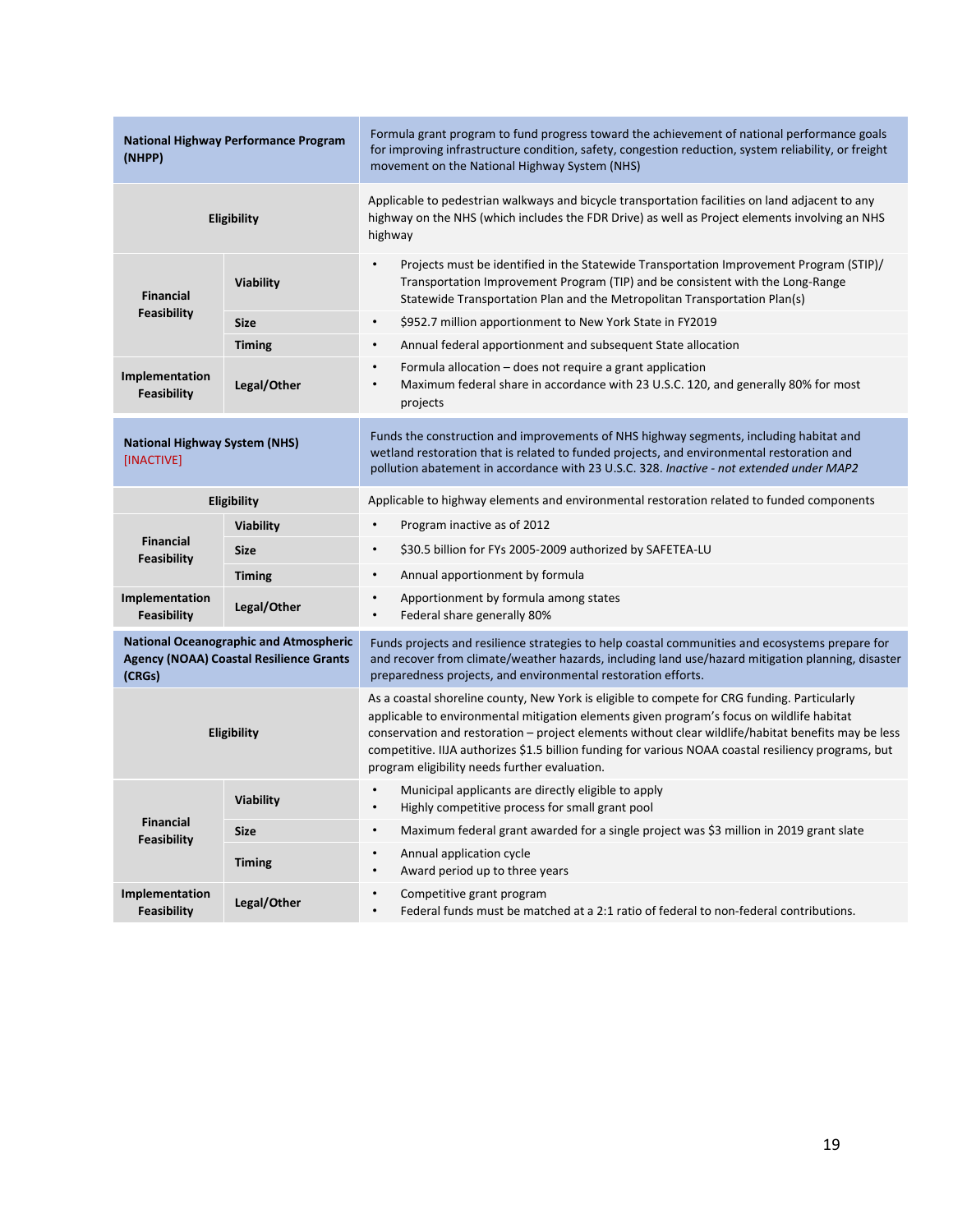| <b>Projects of National and Regional</b><br><b>Significance (PNRS)</b><br>[INACTIVE] |                  | Funds high-cost transportation infrastructure facilities for critical national economy and<br>transportation needs not adequately funded within existing surface transportation program<br>categories. Any surface transportation project eligible for assistance under 23 USC is eligible.                                                                                                                                                                                                            |
|--------------------------------------------------------------------------------------|------------------|--------------------------------------------------------------------------------------------------------------------------------------------------------------------------------------------------------------------------------------------------------------------------------------------------------------------------------------------------------------------------------------------------------------------------------------------------------------------------------------------------------|
| Eligibility                                                                          |                  | Primarily applicable to highway elements                                                                                                                                                                                                                                                                                                                                                                                                                                                               |
| <b>Financial</b>                                                                     | <b>Viability</b> | Program inactive as of 2015, when no additional funding was allocated under 2015 FAST<br>$\bullet$<br>(Fixing America's Surface Transportation) Act<br>Total eligible cost must be greater than the lesser of \$500m or 50% of the federal highway<br>$\bullet$<br>funds apportioned                                                                                                                                                                                                                   |
| Feasibility                                                                          | <b>Size</b>      | $\bullet$<br>Proposed \$500 million included in 2012 MAP-21 authorization; these funds were not<br>appropriated by Congress                                                                                                                                                                                                                                                                                                                                                                            |
|                                                                                      | <b>Timing</b>    | $\bullet$<br>Annual appropriation                                                                                                                                                                                                                                                                                                                                                                                                                                                                      |
| Implementation<br><b>Feasibility</b>                                                 | Legal/Other      | Allocation by application under 2005-2009 SAFETEA-LU<br>$\bullet$                                                                                                                                                                                                                                                                                                                                                                                                                                      |
| <b>Surface Transportation Block Grant</b><br>(STBG)                                  |                  | Funds construction of highways, bridges, and tunnels; ferry boats and terminal facilities; eligible<br>transit capital projects; operational improvements and capital and operating costs for traffic<br>improvement projects; construction of pedestrian and bicycle facilities.                                                                                                                                                                                                                      |
| <b>Eligibility</b>                                                                   |                  | Applicable to highway components, pedestrian walkways, and bicycle transportation facilities, and<br>associated environmental measures, as eligible                                                                                                                                                                                                                                                                                                                                                    |
| <b>Financial</b>                                                                     | <b>Viability</b> | Projects must be identified in the Statewide Transportation Improvement Program (STIP) /<br>$\bullet$<br>Transportation Improvement Program (TIP) and be consistent with the Long-Range<br>Statewide Transportation Plan and the Metropolitan Transportation Plan(s)                                                                                                                                                                                                                                   |
| <b>Feasibility</b>                                                                   | <b>Size</b>      | Totals apportion of \$479 million for New York State in FY2019<br>$\bullet$                                                                                                                                                                                                                                                                                                                                                                                                                            |
|                                                                                      | <b>Timing</b>    | Annual apportionment<br>$\bullet$                                                                                                                                                                                                                                                                                                                                                                                                                                                                      |
| Implementation<br>Feasibility                                                        | Legal/Other      | Apportionment by formula among states, sub-allocated within states by formula<br>$\bullet$<br>$\bullet$<br>Federal share in accordance with 23 U.S.C. 120 - generally 80%                                                                                                                                                                                                                                                                                                                              |
| <b>Transportation Alternatives (TA) Set-Aside</b><br>Program                         |                  | Set-aside of annual STBG formula funding to fund (i) construction, planning, and design of on-road<br>and off-road trail facilities for pedestrians, bicyclists, and other nonmotorized forms of<br>transportation as well as (ii) environmental mitigation activity, including pollution prevention and<br>pollution abatement activities and mitigation to address stormwater management, control, and<br>water pollution prevention or abatement related to highway construction or highway runoff. |
| Eligibility                                                                          |                  | Potential applicability to drainage elements as well as public pathways and amenities                                                                                                                                                                                                                                                                                                                                                                                                                  |
|                                                                                      | <b>Viability</b> | As a formula grant allocation, will compete with other potential New York State project<br>$\bullet$<br>allocations                                                                                                                                                                                                                                                                                                                                                                                    |
| <b>Financial Feasibility</b>                                                         | <b>Size</b>      | \$29.5 STBG TA set-aside for New York State in FY2019<br>$\bullet$                                                                                                                                                                                                                                                                                                                                                                                                                                     |
|                                                                                      | <b>Timing</b>    | Annual federal apportionment and subsequent State allocation among projects<br>$\bullet$                                                                                                                                                                                                                                                                                                                                                                                                               |
| Implementation<br>Feasibility                                                        | Legal/Other      | Set-aside under State STBG allocation<br>$\bullet$<br>Federal share generally 80%<br>$\bullet$                                                                                                                                                                                                                                                                                                                                                                                                         |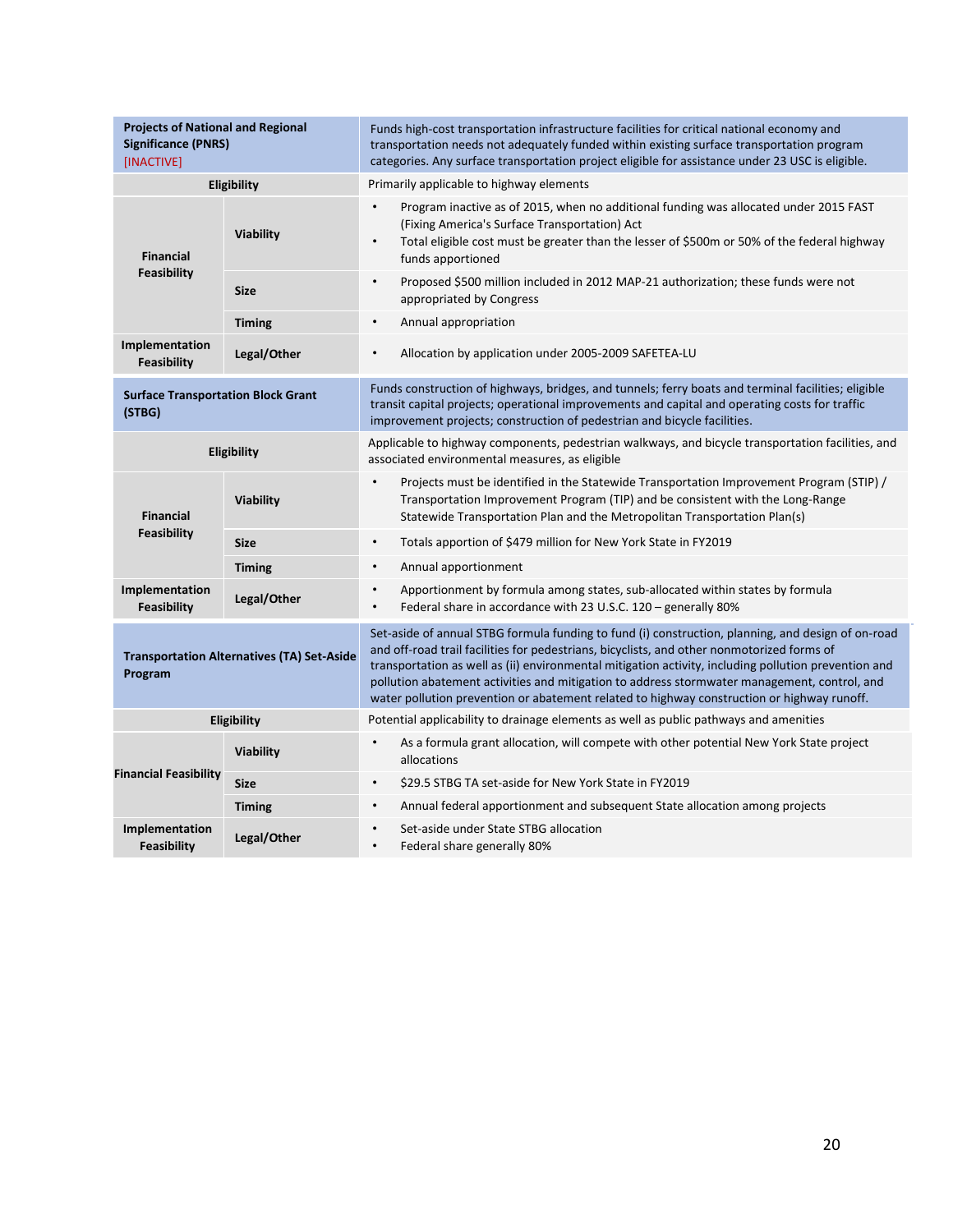### <span id="page-20-0"></span>*Table 4: Initial List of State/Local Sources Screened*

| <b>Criterion</b>                                              |                      | <b>Rationale</b>                                                                                                                                                                                                                                                                                                                                                                                        |
|---------------------------------------------------------------|----------------------|---------------------------------------------------------------------------------------------------------------------------------------------------------------------------------------------------------------------------------------------------------------------------------------------------------------------------------------------------------------------------------------------------------|
| <b>New York State Environmental Bond Act</b><br>[SHORTLISTED] |                      | Formerly known as the Mother Nature Bond Act, it is a proposed \$3 billion state-level general<br>obligation bond to combat climate change, reduce flood risk, invest in resilient infrastructure, and<br>revitalize critical fish and wildlife habitats. Pending voter approval in 2022.                                                                                                               |
|                                                               | <b>Viability</b>     | $\bullet$<br>The Bond Act was originally proposed and included in the State's FY2020 ballot but removed<br>due to the COVID-19 pandemic. It was included in the State's FY2022 Enacted Budget Bill and<br>will be submitted for State voter approval on the November 2022 ballot.                                                                                                                       |
| <b>Financial</b><br>Feasibility                               | <b>Size</b>          | Pending voter approval, the Bond Act proposes \$1 billion for restoration and flood risk<br>$\bullet$<br>reduction and \$550 million for water quality improvement and resilient infrastructure.                                                                                                                                                                                                        |
|                                                               | <b>Timing</b>        | <b>TBD</b><br>$\bullet$                                                                                                                                                                                                                                                                                                                                                                                 |
|                                                               | Predictability       | <b>TBD</b><br>$\bullet$                                                                                                                                                                                                                                                                                                                                                                                 |
| Implementation<br><b>Feasibility</b>                          | Legal/Other          | Given it would be a state-level source, appropriate allocation mechanisms would need to be<br>$\bullet$<br>developed.                                                                                                                                                                                                                                                                                   |
| <b>Equity</b>                                                 | <b>Fairness</b>      | TBD pending allocation mechanisms<br>$\bullet$                                                                                                                                                                                                                                                                                                                                                          |
|                                                               | <b>Project Nexus</b> | TBD pending allocation mechanisms<br>$\bullet$                                                                                                                                                                                                                                                                                                                                                          |
| <b>Insurance surcharges</b><br>[SHORTLISTED]                  |                      | A surcharge on select property, title and/or casualty insurance premiums. Based on a history of<br>insurance surcharges levied by states to capitalize funds related to natural disasters.                                                                                                                                                                                                              |
|                                                               | <b>Viability</b>     | Would require NY State enabling legislation to establish a Trust Fund or Public Benefit<br>$\bullet$<br>Corporation in order to receive surcharge capitalization<br>A larger policyholder pool will both provide a larger revenue stream, but may pose greater<br>$\bullet$<br>potential for political challenges and inter-project competition for funding                                             |
| <b>Financial</b><br>Feasibility                               | <b>Size</b>          | Depending on the assumptions used, it could potentially raise approximately \$31 million<br>$\bullet$<br>annually in 2021 dollars.                                                                                                                                                                                                                                                                      |
|                                                               | <b>Timing</b>        | Leverageable long-term revenue stream in the case of an ongoing surcharge<br>$\bullet$                                                                                                                                                                                                                                                                                                                  |
|                                                               | Predictability       | Based upon consumer insurance premiums, so subject to changes in the coverage purchased<br>and value of properties insured                                                                                                                                                                                                                                                                              |
| Implementation<br>Feasibility                                 | Legal/Other          | Political consensus would be needed to implement legislation<br>$\bullet$<br>Requires coordination with private insurance providers<br>$\bullet$                                                                                                                                                                                                                                                        |
| <b>Equity</b>                                                 | <b>Fairness</b>      | May be naturally progressive, as the amount of the surcharge would be tied to the value of<br>$\bullet$<br>the insured property.<br>Would create a new source of funding that could help fund resiliency projects in low-income<br>$\bullet$<br>and disadvantaged neighborhoods<br>Any affordability issues could be mitigated through a tiered rate and/or affordability rebate<br>$\bullet$<br>system |
|                                                               | <b>Project Nexus</b> | Depending on jurisdiction, alignment between surcharge payers and project beneficiaries is<br>$\bullet$<br>likely to be low                                                                                                                                                                                                                                                                             |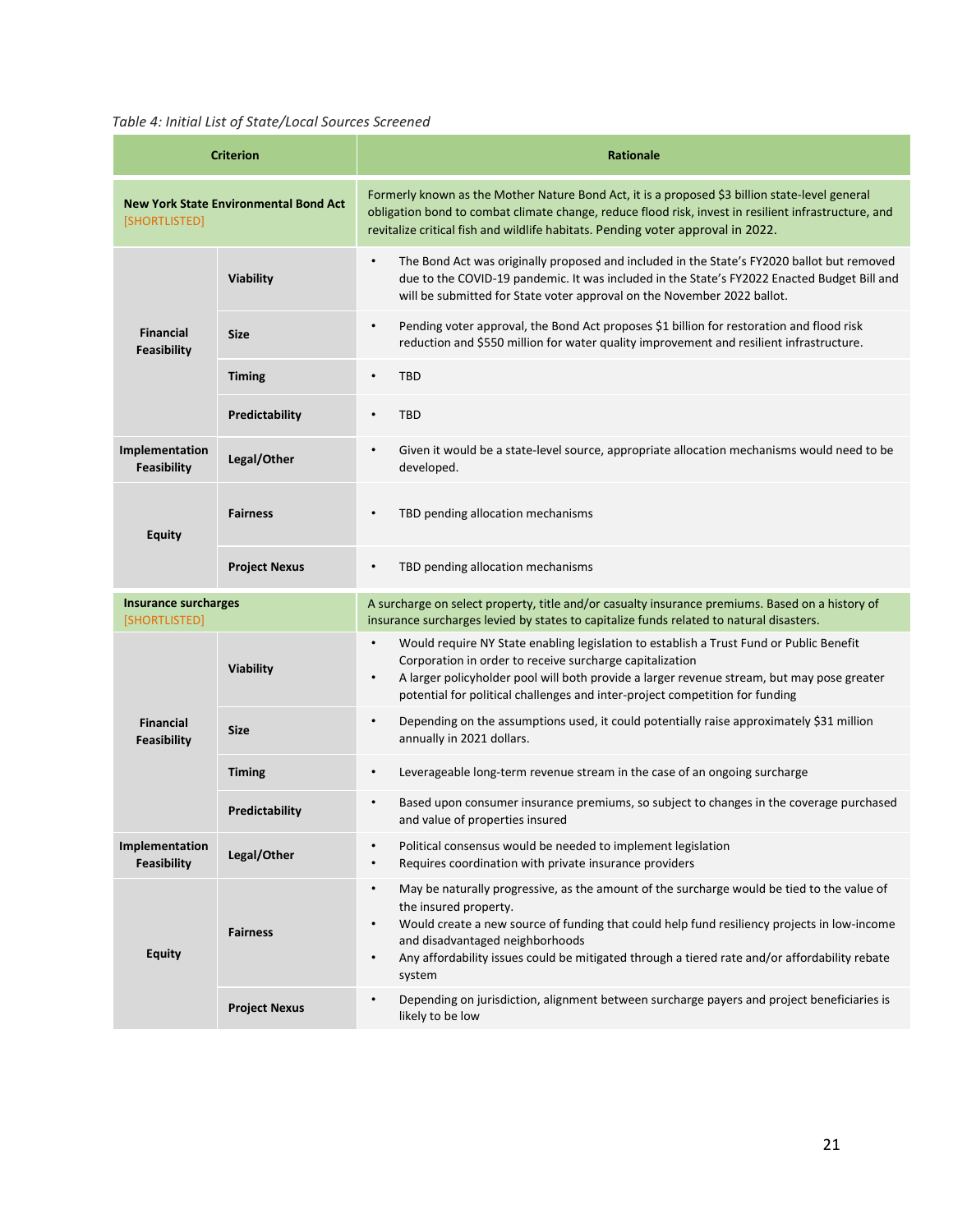| Long-term lease revenues<br>[SHORTLISTED]     |                      | Revenue from long-term ground leases of portions of the newly created land, with the City retaining<br>land ownership as well as some development risk                                                                                                                                                                                                                                                                                                                                                                |
|-----------------------------------------------|----------------------|-----------------------------------------------------------------------------------------------------------------------------------------------------------------------------------------------------------------------------------------------------------------------------------------------------------------------------------------------------------------------------------------------------------------------------------------------------------------------------------------------------------------------|
| Financial<br>Feasibility                      | Viability            | Only relevant if there are potential development sites. None were included in the master plan<br>$\bullet$<br>due to public feedback and space constraints<br>Precedents include Battery Park City and Brooklyn Bridge Park<br>$\bullet$<br>Would require the City to allocate the revenues to this project<br>$\bullet$                                                                                                                                                                                              |
|                                               | <b>Size</b>          | Would be highly dependent on multiple factors including the number and size of any potential<br>$\bullet$<br>development sites, the size and use of buildings on those sites, and market demand                                                                                                                                                                                                                                                                                                                       |
|                                               | <b>Timing</b>        | The land would need to be created prior to receipt of any revenue, and market demand would<br>$\bullet$<br>influence timing for execution of leases                                                                                                                                                                                                                                                                                                                                                                   |
|                                               | Predictability       | Revenues dependent on market demand for new leases, and lease terms, which may create<br>$\bullet$<br>long-term unpredictability                                                                                                                                                                                                                                                                                                                                                                                      |
| Implementation<br>Feasibility                 | Legal/Other          | Permitted under current legislation<br>$\bullet$                                                                                                                                                                                                                                                                                                                                                                                                                                                                      |
| <b>Equity</b>                                 | <b>Fairness</b>      | Uses such as affordable housing could be included on potential development sites. However,<br>$\bullet$<br>the amount of revenue from leases for such uses would be significantly lower and could result<br>in a net cost to the City.                                                                                                                                                                                                                                                                                |
|                                               | <b>Project Nexus</b> | Tenants under the leases making the payments would be benefit from the project<br>$\bullet$                                                                                                                                                                                                                                                                                                                                                                                                                           |
| <b>Resilience Assessment</b><br>[SHORTLISTED] |                      | Additional charge imposed on property owners in a defined area (for example, based on benefited<br>properties) to fund public improvements benefiting the area                                                                                                                                                                                                                                                                                                                                                        |
|                                               | Viability            | Could provide a sizeable and predictable revenue stream<br>$\bullet$<br>The area and assessment could be defined and scaled to correspond with the properties that<br>$\bullet$<br>would be protected by the project and the consequential benefits that the owners would<br>receive                                                                                                                                                                                                                                  |
| <b>Financial</b><br><b>Feasibility</b>        | <b>Size</b>          | Highly dependent on the size of the defined area and assessment<br>$\bullet$                                                                                                                                                                                                                                                                                                                                                                                                                                          |
|                                               | <b>Timing</b>        | Ongoing revenue stream<br>$\bullet$                                                                                                                                                                                                                                                                                                                                                                                                                                                                                   |
|                                               | Predictability       | Potentially highly predictable, although subject to variability if based on assessed property<br>$\bullet$<br>values                                                                                                                                                                                                                                                                                                                                                                                                  |
| Implementation<br>Feasibility                 | Legal/Other          | New legislation might be required as a special assessment may not be feasible under existing<br>$\bullet$<br>legal framework                                                                                                                                                                                                                                                                                                                                                                                          |
| <b>Equity</b>                                 | <b>Fairness</b>      | Would impose an additional cost on benefited property owners - however, likely naturally<br>$\bullet$<br>progressive and could be designed to minimize any affordability issues                                                                                                                                                                                                                                                                                                                                       |
|                                               | <b>Project Nexus</b> | Strong alignment, depending on how it is structured, as properties subject to the assessment<br>$\bullet$<br>would be protected by the project                                                                                                                                                                                                                                                                                                                                                                        |
| <b>Transfer of Development Rights (TDR)</b>   |                      | Transfer of development rights from either newly created land or from existing parcels in the project<br>area; TDR program may additionally benefit from an upzoning that creates additional floor area.                                                                                                                                                                                                                                                                                                              |
| <b>Financial</b><br><b>Feasibility</b>        | Viability            | The new land would need to be created prior to any transfer of development rights associated<br>$\bullet$<br>with it<br>For other TDR mechanisms in the City, East Midtown and Hudson Yards are precedents that<br>$\bullet$<br>provide specific implementation and funding models<br>Both scenarios would require modification of existing zoning regulations to allow transfer of<br>$\bullet$<br>floor area within a special district, and identification of granting and receiving sites within that<br>district. |
|                                               | <b>Size</b>          | Under the East Midtown rezoning, the amount that the City receives is set by a formula<br>$\bullet$<br>Total sales proceeds would depend on the square footage of development rights to be<br>$\bullet$<br>transferred and market demand                                                                                                                                                                                                                                                                              |
|                                               | <b>Timing</b>        | Dependent on new development projects on privately-owned sites within the relevant area,<br>$\bullet$<br>and impacted by market demand                                                                                                                                                                                                                                                                                                                                                                                |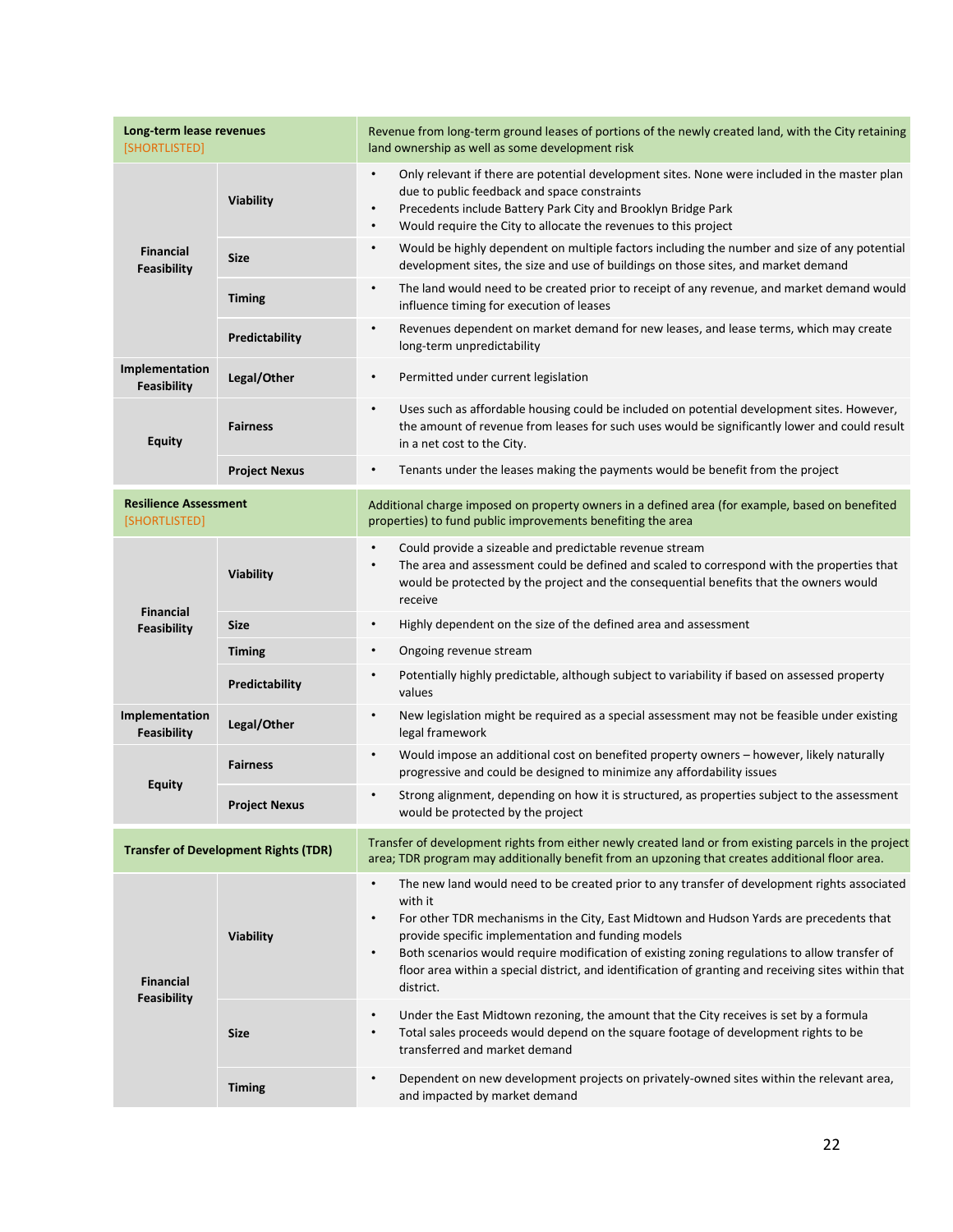|                                                  | Predictability       | Unpredictable as it would depend on the local real estate market<br>$\bullet$                                                                                                                                                                                                                                                                                                    |
|--------------------------------------------------|----------------------|----------------------------------------------------------------------------------------------------------------------------------------------------------------------------------------------------------------------------------------------------------------------------------------------------------------------------------------------------------------------------------|
| Implementation<br><b>Feasibility</b>             | Legal/Other          | Would require modification of the existing zoning regulations to create a transfer mechanism<br>$\bullet$<br>Potential political opposition to increasing permitted density<br>$\bullet$<br>Need to defend legal nexus between TDR rationale and density reapportionment<br>$\bullet$<br>Funds/proceeds from TDR would need to be clearly dedicated to project uses<br>$\bullet$ |
| <b>Equity</b>                                    | <b>Fairness</b>      | Rezoning for additional density may create additional congestion / stress on local<br>$\bullet$<br>infrastructure, a particular concern in the dense FiDi-Seaport area - would be studied through<br>City Environmental Quality Review process if TDR program is pursued                                                                                                         |
|                                                  | <b>Project Nexus</b> | $\bullet$<br>Depending on how it would be structured, TDR program may be more or less conceptually<br>aligned with the project                                                                                                                                                                                                                                                   |
| <b>Development Impact Fees</b><br>/ Linkage Fees |                      | One-time developer payments to cover the cost of new / expanded public capital facilities serving<br>new development, including infrastructure                                                                                                                                                                                                                                   |
| <b>Financial</b>                                 | <b>Viability</b>     | Would require new enabling legislation from New York State<br>$\bullet$<br>Most current precedents in State of California<br>$\bullet$                                                                                                                                                                                                                                           |
|                                                  | <b>Size</b>          | Fees typically calculated based on cost of new infrastructure / facilities required due to new<br>$\bullet$<br>development                                                                                                                                                                                                                                                       |
| Feasibility                                      | <b>Timing</b>        | $\bullet$<br>Payment generally required prior to issuance of a certificate of occupancy                                                                                                                                                                                                                                                                                          |
|                                                  | Predictability       | Unpredictable as the amount, location and timing of any new development in the area is<br>$\bullet$<br>unknown and would depend on market demand                                                                                                                                                                                                                                 |
| Implementation<br>Feasibility                    | Legal/Other          | Would require new state enabling legislation as well as designation of an enacting agency and<br>$\bullet$<br>assessing department                                                                                                                                                                                                                                               |
| <b>Equity</b>                                    | <b>Fairness</b>      | Fees paid are conceptually linked with the cost of new development<br>$\bullet$<br>Imposes an additional fee on new development, which could create a disincentive for local<br>$\bullet$<br>growth with negative impacts on local job creation and provision of local amenities                                                                                                 |
|                                                  | <b>Project Nexus</b> | $\bullet$<br>Direct alignment between new development and the costs of associated infrastructure                                                                                                                                                                                                                                                                                 |
| <b>Land sale</b>                                 |                      | Sale of newly created land in exchange for upfront payments to the City                                                                                                                                                                                                                                                                                                          |
| <b>Financial</b><br>Feasibility                  | Viability            | $\bullet$<br>Only feasible under design scenarios that create significant new developable areas. None were<br>included in the master plan due to public feedback and space constraints                                                                                                                                                                                           |
|                                                  | <b>Size</b>          | Would be highly dependent on multiple factors including the number and size of any potential<br>$\bullet$<br>development sites, the size and use of buildings on those sites, and market demand                                                                                                                                                                                  |
|                                                  | <b>Timing</b>        | $\bullet$<br>One-time sale proceeds; costs to create new land would be incurred first                                                                                                                                                                                                                                                                                            |
|                                                  | Predictability       | Unpredictable as would depend on market demand<br>$\bullet$                                                                                                                                                                                                                                                                                                                      |
| Implementation<br><b>Feasibility</b>             | Legal/Other          | Waterfront property is inalienable and so cannot be sold<br>$\bullet$                                                                                                                                                                                                                                                                                                            |
| <b>Equity</b>                                    | <b>Fairness</b>      | Uses such as affordable housing could be included on potential development sites. However,<br>$\bullet$<br>the amount of revenue from sales requiring such uses would be significantly lower and could<br>result in a net cost to the City                                                                                                                                       |
|                                                  | <b>Project Nexus</b> | $\bullet$<br>Purchasers of the land would benefit from the project                                                                                                                                                                                                                                                                                                               |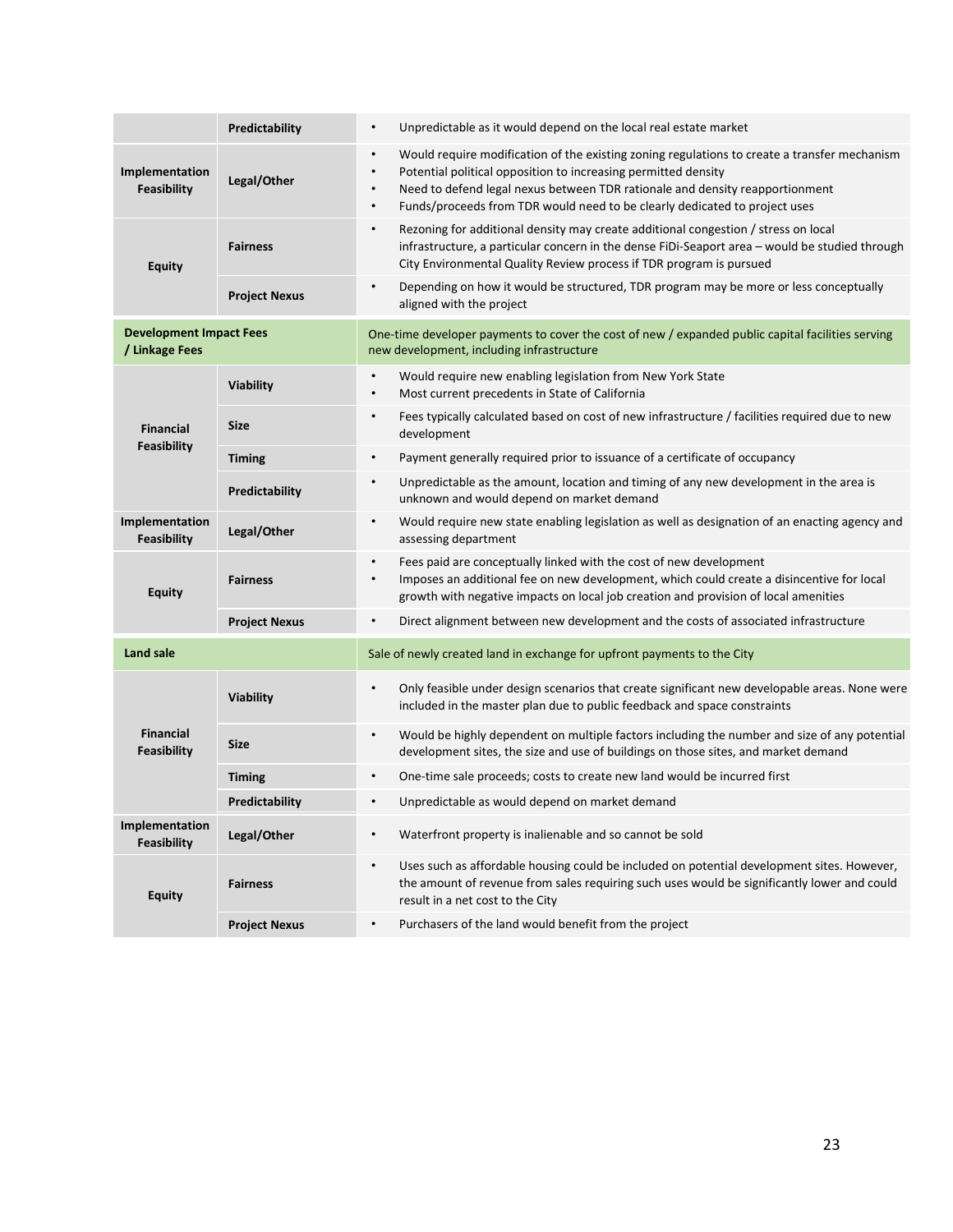| <b>Hotel Fee / Tourism Tax</b>       |                       | Percentage fee levied on area hotel occupancy, and/or District's tourist attractions and historical<br>sites (i.e., hotel charges, admissions to tourist attractions and events). Captures flood risk reduction<br>benefits to tourists visiting attractions/historic sites in Lower Manhattan.                                                                    |
|--------------------------------------|-----------------------|--------------------------------------------------------------------------------------------------------------------------------------------------------------------------------------------------------------------------------------------------------------------------------------------------------------------------------------------------------------------|
| <b>Financial</b><br>Feasibility      | Viability             | Would be in addition to significant existing NY City Hotel Room Occupancy Tax, NY State and<br>$\bullet$<br>City Sales Taxes, and NY State Hotel Unit Fee                                                                                                                                                                                                          |
|                                      | <b>Size</b>           | Large potential revenue pool - approximately 14.6 million tourists visited Lower Manhattan in<br>$\bullet$<br>2018; tourism industry was impacted by COVID-19 but has already started to recover<br>Depending on tax structure, actual revenues may be limited - estimated that only 15% of<br>$\bullet$<br>Lower Manhattan visitors stayed in area hotels in 2018 |
|                                      | <b>Timing</b>         | Ongoing revenue stream based on tax payments<br>$\bullet$                                                                                                                                                                                                                                                                                                          |
|                                      | Predictability        | As revenues are based on local hotel / tourism demand, actual levels are likely to be variable<br>$\bullet$<br>over the long term                                                                                                                                                                                                                                  |
| Implementation<br>Feasibility        | Legal/Other           | May require state implementing legislation depending on how it's implemented<br>$\bullet$                                                                                                                                                                                                                                                                          |
| Equity                               | <b>Fairness</b>       | As costs of additional taxes would likely be paid by tourists, or passed along to tourists, this<br>$\bullet$<br>would avoid an additional cost burden on local residents or businesses                                                                                                                                                                            |
|                                      | <b>Project Nexus</b>  | If implemented specifically in project area, there is strong alignment between beneficiaries of<br>$\bullet$<br>protected Lower Manhattan tourist attractions and tourism industry payers, however could<br>also make area hotels less competitive                                                                                                                 |
| <b>Sales tax increment</b>           |                       | An incremental sales tax                                                                                                                                                                                                                                                                                                                                           |
| <b>Financial</b>                     | Viability             | A substantial legislative effort would be required<br>$\bullet$                                                                                                                                                                                                                                                                                                    |
|                                      | <b>Size</b>           | Resilience project precedents include a 1% sales tax (Broward County, FL) and a 1% dedicated<br>$\bullet$<br>tax (City of Fargo, ND)                                                                                                                                                                                                                               |
| Feasibility                          | <b>Timing</b>         | Ongoing revenue stream<br>$\bullet$                                                                                                                                                                                                                                                                                                                                |
|                                      | <b>Predictability</b> | Dependent on local economic cycles<br>$\bullet$                                                                                                                                                                                                                                                                                                                    |
| Implementation<br><b>Feasibility</b> | Legal/Other           | Would require changes to the NY State tax law<br>$\bullet$                                                                                                                                                                                                                                                                                                         |
| <b>Equity</b>                        | <b>Fairness</b>       | Likely to create an additional affordability burden on citywide taxpayers<br>$\bullet$<br>Depending on price sensitivity, potential any negative economic externality that may impact<br>$\bullet$<br>low-income populations                                                                                                                                       |
|                                      | <b>Project Nexus</b>  | Impact on citywide taxpayers would extend beyond project beneficiaries<br>$\bullet$                                                                                                                                                                                                                                                                                |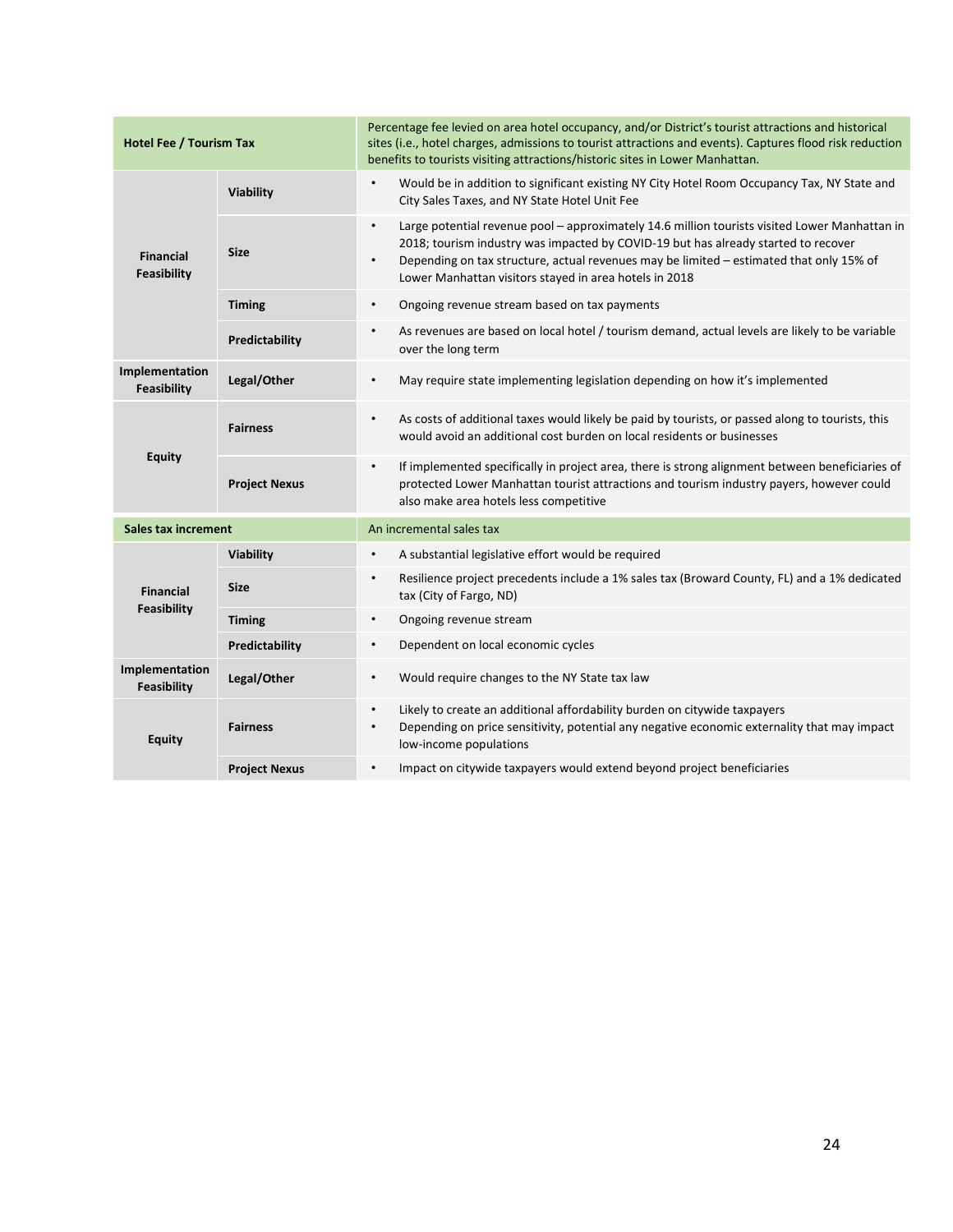| <b>Tax Increment Financing (TIF)</b><br>/ Value Capture |                      | Uses the incremental tax revenue associated with an increase in property values following public<br>improvements to service bonds issued to pay for the improvements.                                                                                                                                                                                                                              |
|---------------------------------------------------------|----------------------|----------------------------------------------------------------------------------------------------------------------------------------------------------------------------------------------------------------------------------------------------------------------------------------------------------------------------------------------------------------------------------------------------|
| <b>Financial</b><br>Feasibility                         | Viability            | Difficult to distinguish increases in property values associated with new infrastructure from<br>$\bullet$<br>overall market appreciation<br>Would provide a conceptually aligned but uncertain revenue stream<br>$\bullet$                                                                                                                                                                        |
|                                                         | <b>Size</b>          | Highly dependent on the size of the district from which the incremental tax revenues are<br>$\bullet$<br>obtained and the market conditions                                                                                                                                                                                                                                                        |
|                                                         | <b>Timing</b>        | $\bullet$<br>Only accessible after an increase in assessed property values is realized<br>Long-term revenue stream<br>٠                                                                                                                                                                                                                                                                            |
|                                                         | Predictability       | Subject to substantial uncertainty, as revenues would be dependent on actual increases in<br>$\bullet$<br>assessed property values after implementation of the project                                                                                                                                                                                                                             |
| Implementation<br><b>Feasibility</b>                    | Legal/Other          | Permitted under current NY State enabling legislation, but requires establishment of a TIF<br>$\bullet$<br>district<br>A TIF-like value capture structure was used to fund local improvements at Hudson Yards<br>$\bullet$                                                                                                                                                                         |
| <b>Equity</b>                                           | <b>Fairness</b>      | In theory captures only incremental value due to new public improvements, but may create<br>$\bullet$<br>impression of diversion or "capture" of property tax revenues that otherwise would have<br>accrued to the City's overall budget for other uses                                                                                                                                            |
|                                                         | <b>Project Nexus</b> | $\bullet$<br>Potentially strong alignment as a TIF structure is designed to only capture the incremental<br>value resulting from the project.                                                                                                                                                                                                                                                      |
| Water/sewer fee surcharge                               |                      | Surcharge on existing water and sewer utility fees, potentially varied based on flood risk exposure                                                                                                                                                                                                                                                                                                |
| <b>Financial</b><br>Feasibility                         | Viability            | Would provide a sizeable, predictable, and conceptually aligned revenue stream<br>$\bullet$<br>Successful track records of revenue bond issuances by the NYC Municipal Water Finance<br>$\bullet$<br>Authority (NYW) in relation to standard water and sewer fees<br>Further legal review would be needed to determine if legislation is required to expand the<br>$\bullet$<br>purpose of the NYW |
|                                                         | <b>Size</b>          | Dependent on structure of surcharge and allocation mechanism.<br>$\bullet$                                                                                                                                                                                                                                                                                                                         |
|                                                         | <b>Timing</b>        | $\bullet$<br>Potential long-term revenue stream                                                                                                                                                                                                                                                                                                                                                    |
|                                                         | Predictability       | Potentially highly predictable, subject to variability due to underlying utility costs and usage<br>$\bullet$                                                                                                                                                                                                                                                                                      |
| Implementation<br><b>Feasibility</b>                    | Implementation       | Potential affordability concerns could make implementation challenging<br>$\bullet$<br>Would require approval by the NYC Water Board<br>$\bullet$                                                                                                                                                                                                                                                  |
| <b>Equity</b>                                           | <b>Fairness</b>      | Potential affordability constraints for citywide ratepayers - however, impact could be<br>$\bullet$<br>mitigated through the structure of the surcharge                                                                                                                                                                                                                                            |
|                                                         | <b>Project Nexus</b> | Low alignment between citywide ratepayers and project beneficiaries, which may raise equity<br>$\bullet$<br>concerns.                                                                                                                                                                                                                                                                              |